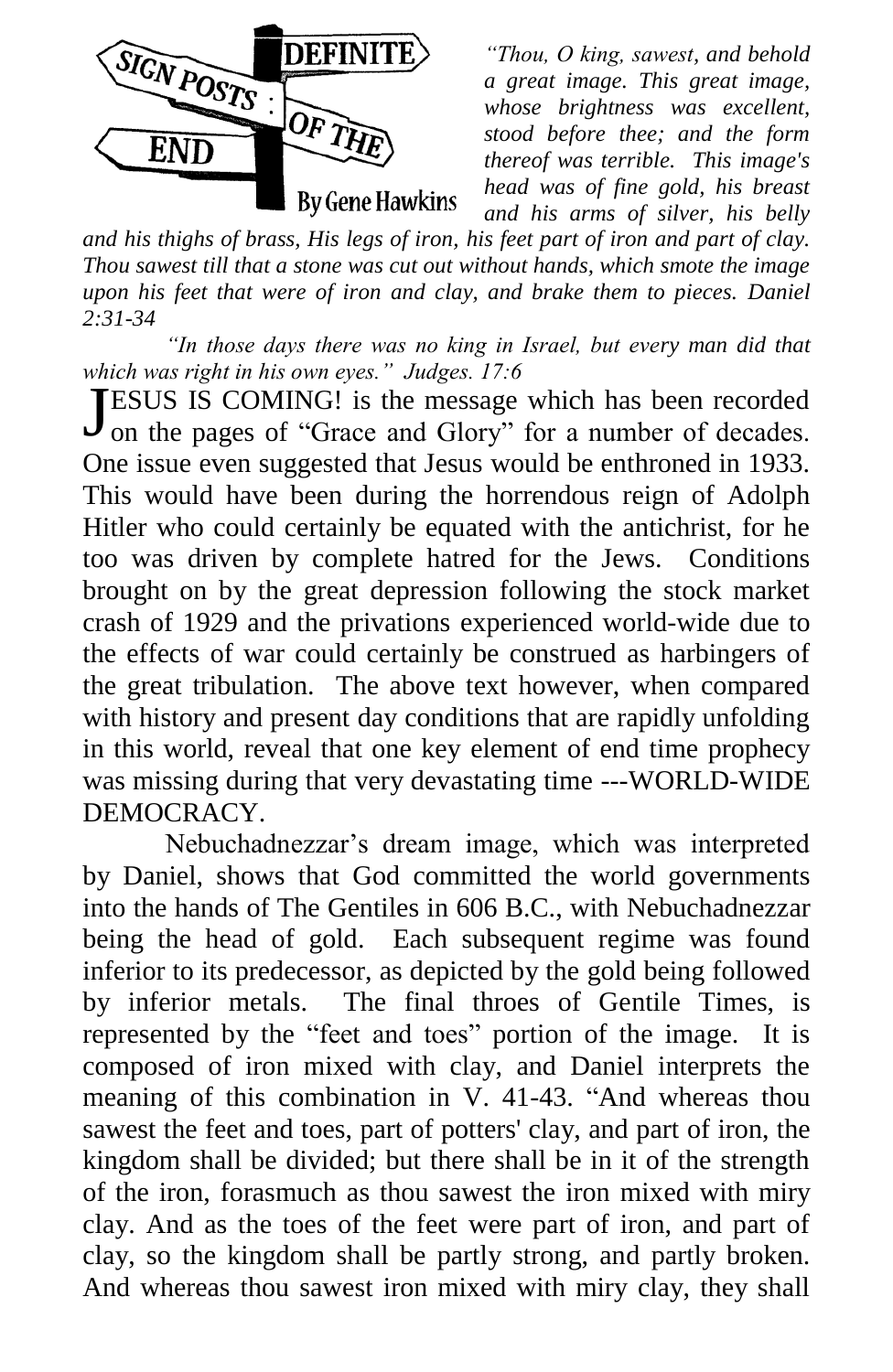mingle themselves with the seed of men (seed not of any royal line) but they shall not cleave one to another, even as iron is not mixed with clay." Verse 44 indicates that that Christ shall set up His kingdom ".... in the days of these kings..." meaning that the coalition represented here is the very last vestiges of these Gentile Times. When Jesus takes His throne in heaven, every earthly authority will be ruling in usurpation. We believe that these ten toes are exactly the same as the ten horns on the beast which John beheld in Rev. 17. Those kings are said to reign with the beast only one hour and are responsible for the demise of the great whore. They seem to fit the criteria of the various terrorist groups around the world "which have no kingdom as yet." Rev.  $17:12$ 

The iron in the feet and toes of this image depict the strong imperial rule of a monarchy. The clay represents the very weak government of democracy. It is this mixture which is taking place in the world before our very eyes, and it is rather significant that this very cradle of end time democracy is unfolding in the Middle East, surrounding Israel wherein all God's dealings with this world are centered.

Imperialism, is the strongest form of government that exists. God's Theocracy is unbending Imperial rule, but when a monarchy on this earth is out of control, the result is very often a barbaric dictatorship, of which there have been many down thru the ages. Hosni Mubarak basically had such a tyrannical government and has been deposed. Other like regimes, prevail in the Middle East, and even now are being toppled. The most prominent at this writing is Moammar Gadhaffi, who is turning his guns on his own people trying desperately to retain his power. Other nations such as Syria, and Saudi Arabia are watching closely, wondering if they are going to be next in this tidal wave of democracy.

Democracy, which has been touted as the government of freedom, but "a government of the people, by the people, and for the people," is in fact extremely weak, and when it is out of control, the result is chaos, and confusion. The opening text from the book of Judges is often used to portray the uncontrolled fleshly appetites of men who elect simply to follow their own ways, rather than the Way God would lead through Christ Jesus, and that application is most assuredly correct. However, we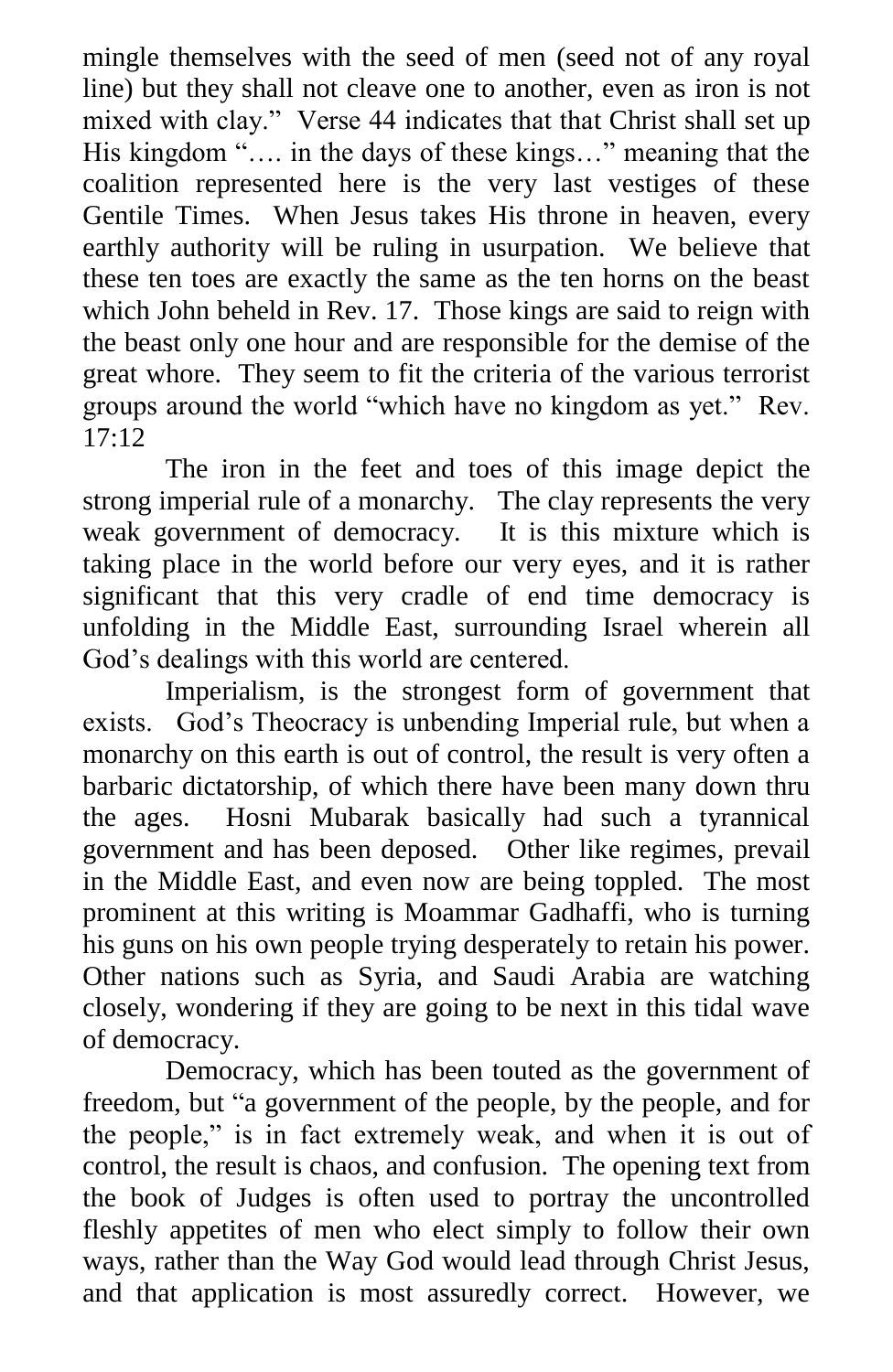would notice that the exact context of that citation is political. "There was no king in Israel,.." and thus "every man did that which was right in his own eyes." The days of the Judges prevailed just prior to the days when Israel "demanded" and subsequently were given a king. Up to that time, there was no central authority, as would be ordered by such a monarch. America is undoubtedly the world's oldest and most successful democracy, and while her leaders have been chosen by vote of the people (God still sets up kings and He puts them down even in a democracy) there has been a "symbolic" king from the time this country was founded. It is called "The Constitution," and every President, who was ever elected, has been required to take the oath of office, swearing to uphold that revered document.

Sadly, we have reached a point in this society when The Constitution is fast being ignored as "the rule of law." This was quite evident recently when some members of congress took turns "reading it from the floor," suggesting that some had forgotten what was recorded therein. Some pieces of legislation adopted into law by the current administration have been declared by more than one constitutional judge as being "unconstitutional," yet at this present time, appeals are being advanced one after the other, to overturn those decisions. The government "of the people, by the people, and for the people," has apparently been hijacked by a few, choosing to do "that which is right in their own eyes," in order to accomplish their own agenda. This approach has created tremendous chaos and confusion. America was told before the health care legislation became law that "we have to pass it before we can find out what is in it." We can hardly imagine anyone agreeing to "buy" such an expensive commodity without knowing what they were getting, but this is exactly what happened, and again, confusion and chaos prevail. President Obama's recent trip to Brazil produced another clear cut example of contradiction and confusion, when he lauded Brazil to the skies for taking the initiative in drilling for oil off their own coasts, declaring that America would be their best customer. With skyrocketing gas prices, Americans are hard pressed to understand why moratoriums have been issued against drilling anywhere in this country due to the threat of global warming, yet that global threat does not seem to apply in Brazil. Furthermore, China seems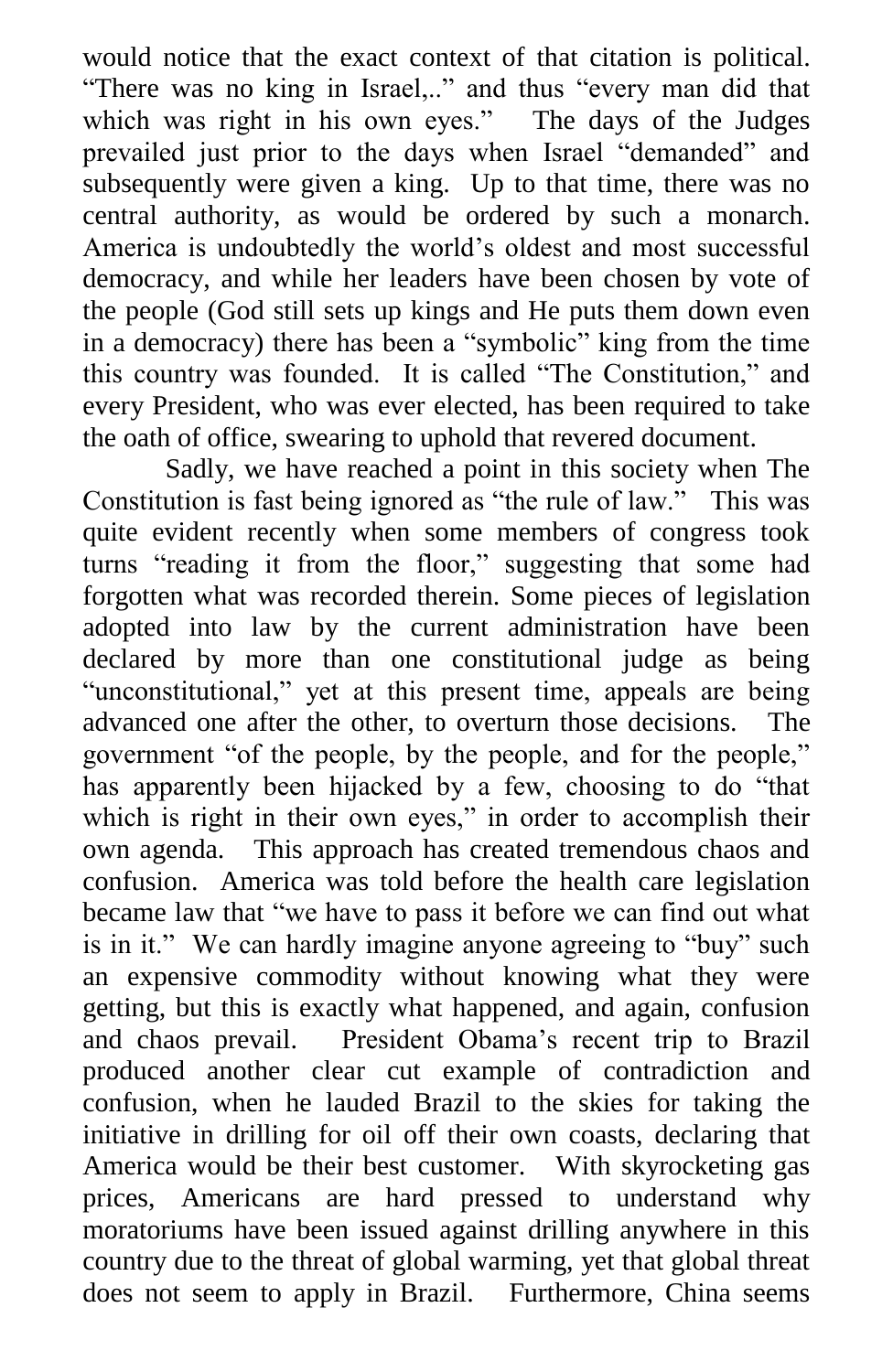intent on drilling off the coast of Cuba, just a scant ninety miles from American shores, yet we hear not one whimper of protest decrying the damage to the environment which would promote global warming. The current battle "battle over the budget," is also a futile exercise in the key words of democracy --- debate and compromise, neither of which seems to be working. Law makers make claims and counter claims, insisting on their own way, lest they shut down the government. (Some have suggested that would be no big loss anyway because they are not doing anything.) One recent, almost laughable argument in this debate was that "we must raise the debt ceiling so we can lower the multi-trillion dollar deficit." Such thinking is only an attempt to go right on spending and put the problem off until a later date. Scripture is very plain that this "partly strong and partly broken" mixture of iron and clay will continue until this final phase of Gentile times is ended, and it matters not what political party is in power. We are confident that the wheels of this democracy have already been set in motion and the confusion and chaos, illustrated by these examples, will only get worse.

This same uncertainty also prevails world-wide and the world's leading democracy has done nothing to quell it. A number of nations expressed the opinion that Gadhafi "has to go," yet many were reluctant to establish a "no fly zone" in order to protect the Libyan people, and the debate raged on. Eventually such a zone was established, but the U.S. deferred to France in taking the lead. Next "U.S. and European bombs battered Gadhafi" after which Nato "agreed at a meeting in Brussels to take over the mission. The decision effectively relieved the United States of leading the fight and ended a week of **squabbling** among the allies over the issue.‖ (K.C. Star 3-28- 11) Quite simply it seems that no one knows who is in charge, and after all this, chaos still ruled as msnbc.com reported that "a Libyan 'citizen journalist' in the city of Misrata made a desperate last plea for international help… Large numbers of people are dying he said, 'where are you people?' I am going to post this warning one last time…Misrata is calling you!...Where is Sarkozy? Where is Obama? NATO is doing nothing."

Former U.N. Ambassador John Bolton declared recently that Libya has become a "quagmire" (a most dreaded word for any head of state) due to lack of direct attention. Others have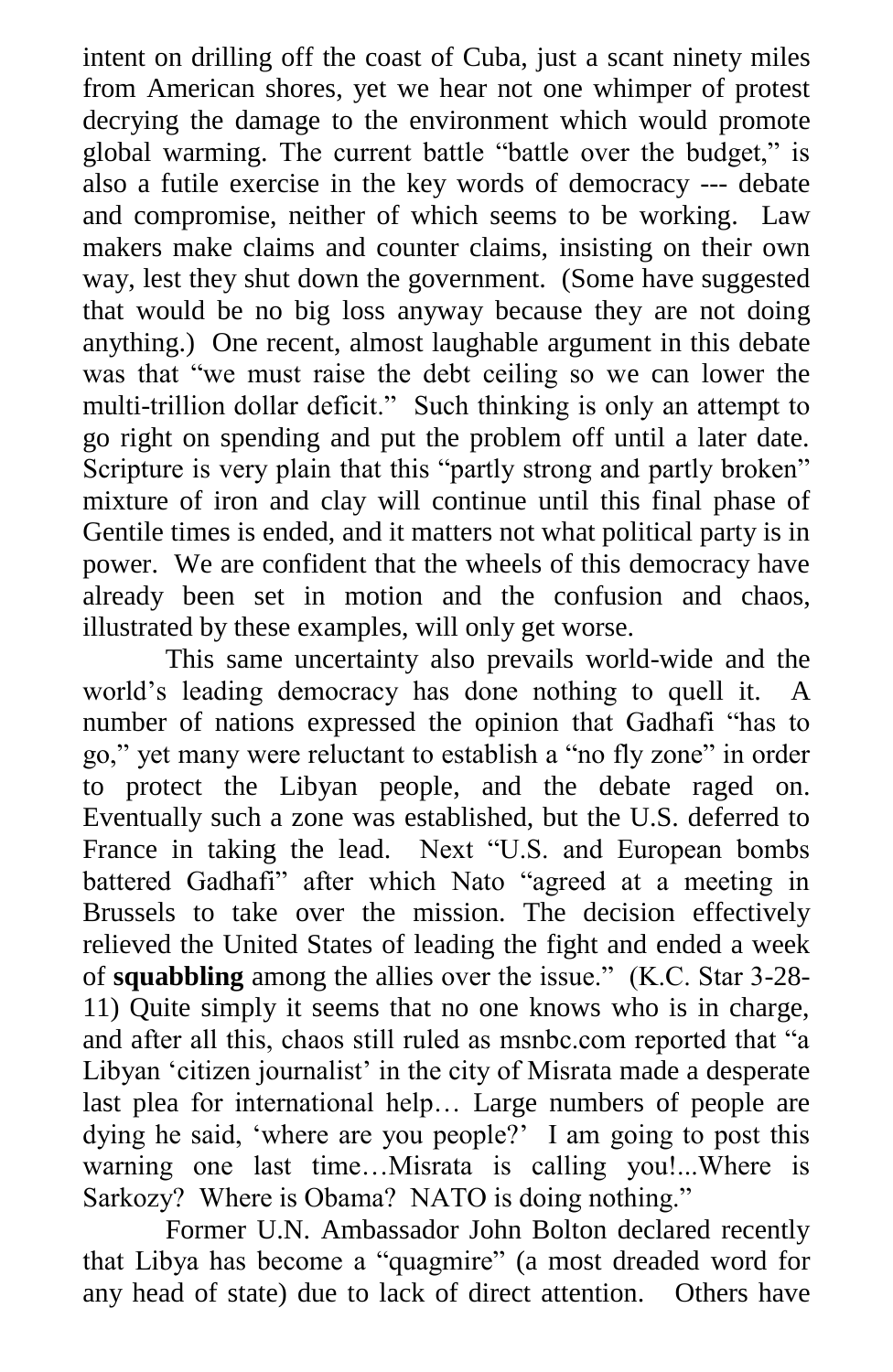described it as "a humanitarian disaster." Mr. Bolton went on to define the problem as being one where some simply will not take the decisive action which is needed. This is a classic example of "ruling by committee," where no one in particular is in charge, and it is one major hazard of democracy.

 Some heads of state have taken roles of leadership in recent years, and have been very disrespectfully labeled as "cowboys" or "mavericks" by both local politicians and the international community. According to Mr. Bolton, this leadership is missing in the current Libyan crisis. He indicated that many have declared "Gadhafi must go," but no one is willing to risk taking steps to bring it about.

All this exposes the tremendous weakness of democracy, yet according to God's Word, this atmosphere is upon us, and such a climate will prevail until the antichrist does take control and impose the harshest degrees of imperialistic iron. We have no doubt that Libya will fall, along with some others in this area, but we know from scripture that it will not lead to peace, tranquility and freedom.

We would reiterate our perception that the kings represented by the toes of Nebuchadnezzar's image represent the religious terrorist groups which are so very prominent in the Middle East. Their common goal is the destruction of Israel and even now they are waiting, in the wings of a fallen Egypt, to assume control of that nation through the "voting channels of democracy." They are known as "The Muslim Brotherhood," and should the monarchs of Libya or any other nation fall, they will be there, ready to pounce upon the opportunity to seize power.

Meanwhile, Israel has her own troubles and threats, with another flotilla bound for Gaza under the guise of humanitarian aid. Israel is in no wise convinced of that premise. "Speaking at a lunch with EU heads of mission in Jerusalem," Israeli Prime Minister Netanyahu said "We are aware that there is an attempted provocation in May, possibly early June of a another so-called flotilla, not a peace flotilla but a provocation, a deliberate provocation to seek to ignite this part of the Middle East." (YNET news.com) Israel believes strongly that this is only a ploy to smuggle weapons into Gaza with which to attack her. The numerous nations involved in this flotilla, along with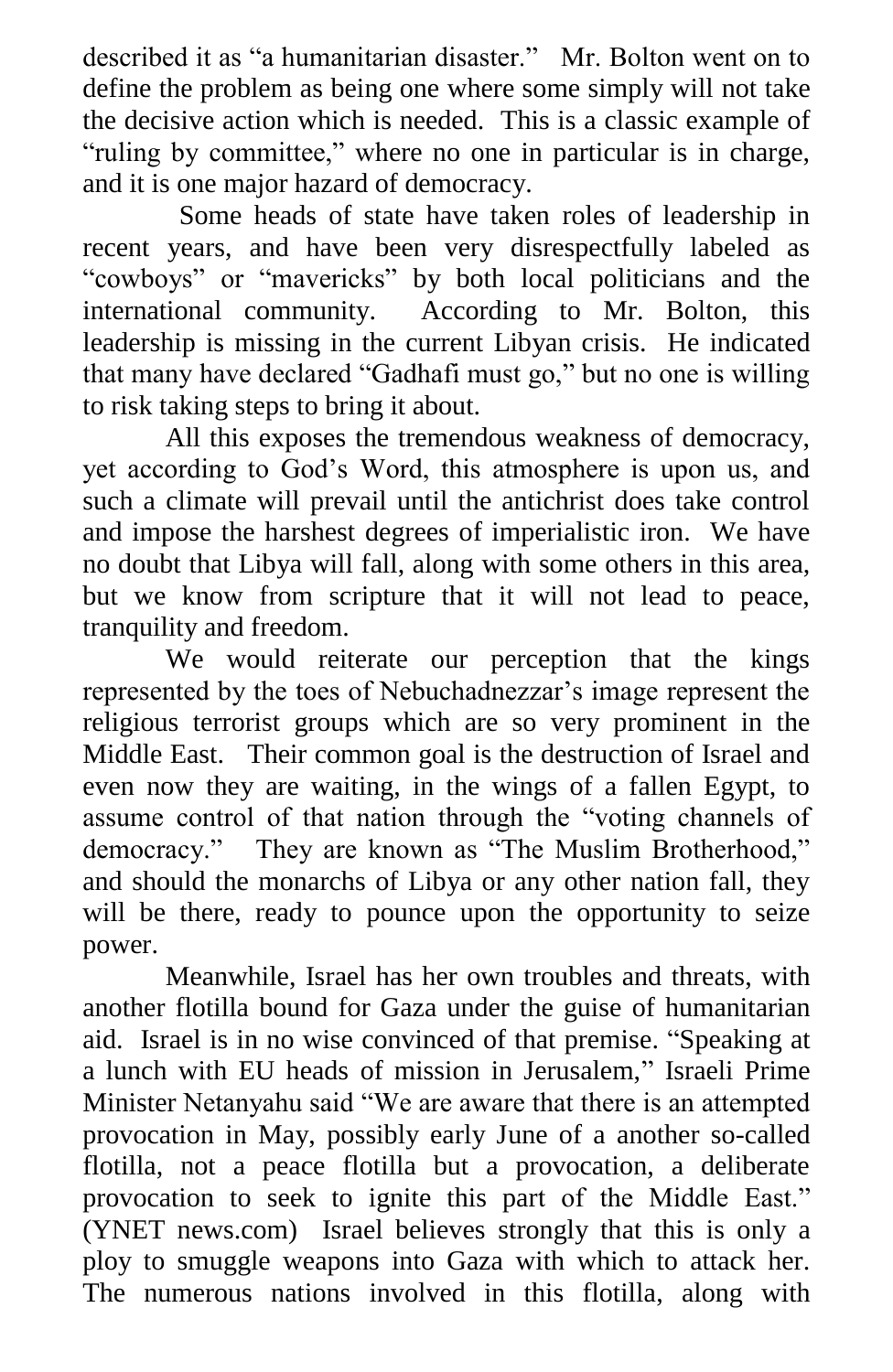references to carrying out their endeavors predicated upon "elections in Turkey," strongly suggest a **democratic** effort. "Today's Zaman" reports that "Participants in the Freedom Flotilla 2 convoy will include Turkish, Algerian, Scottish, Spanish, Dutch, Irish, Italian, Swedish, Norwegian, Jordanian, Malaysian, Indonesian, Swiss, US, Canadian, British and French nationals, and include lawmakers and journalists. Turkish charity Humanitarian Relief Foundation (İHH), which owned the Mavi Marmara," (Freedom Flotilla 1) "said its activists will be among the passengers of the Freedom Flotilla 2..." This new flotilla, called Freedom Flotilla 2, is expected to sail to Gaza in the coming weeks, "a year after a raid by Israeli forces on a similar mission that left eight Turkish citizens and one American citizen dead. About 15 ships are expected to take part in the mission..."

There is no doubt that Israel will eventually be left standing alone. We do not know at this point what compromises she will be forced to make in bowing to the nations, but eventually this embattled nation will sign the "covenant with death," (Isa. 18:15,18) prophesied by Dan. 9:27. Scripture does very plainly announce that she will enter into such an agreement only to be betrayed and finally, completely isolated, but this is means by which she will finally be driven her to the feet of The Messiah. She will suffer many atrocities before this happens, and thus the things we see now, are only the beginning.

America, the Church, Israel, and the world at large, are all in deep deep trouble. Statesmen will not reverse the corrupt global political systems. Preachers will in no wise revive the sleeping Church, and Israel will not escape the wrath of the antichrist. If one is joined to this world in any manner, the outlook is extremely bleak, but for those whose affections are already set on things above, this should be the most exciting times of our lives. The bulk of the Church will endure a part of the tribulation period, for Rev. 7:14 plainly declares that the innumerable company "... are they which **came out** of great tribulation.‖ But those whose hearts are attuned to the message, "Behold I come quickly," Paul's admonition in Rom. 13:11 will strike hope, and anticipation, rather than despair and gloom: "And that, knowing (because God's Word declares it) the time, that now it is high time to awake out of sleep: for now is our salvation nearer than when we believed." Hebrews 9:28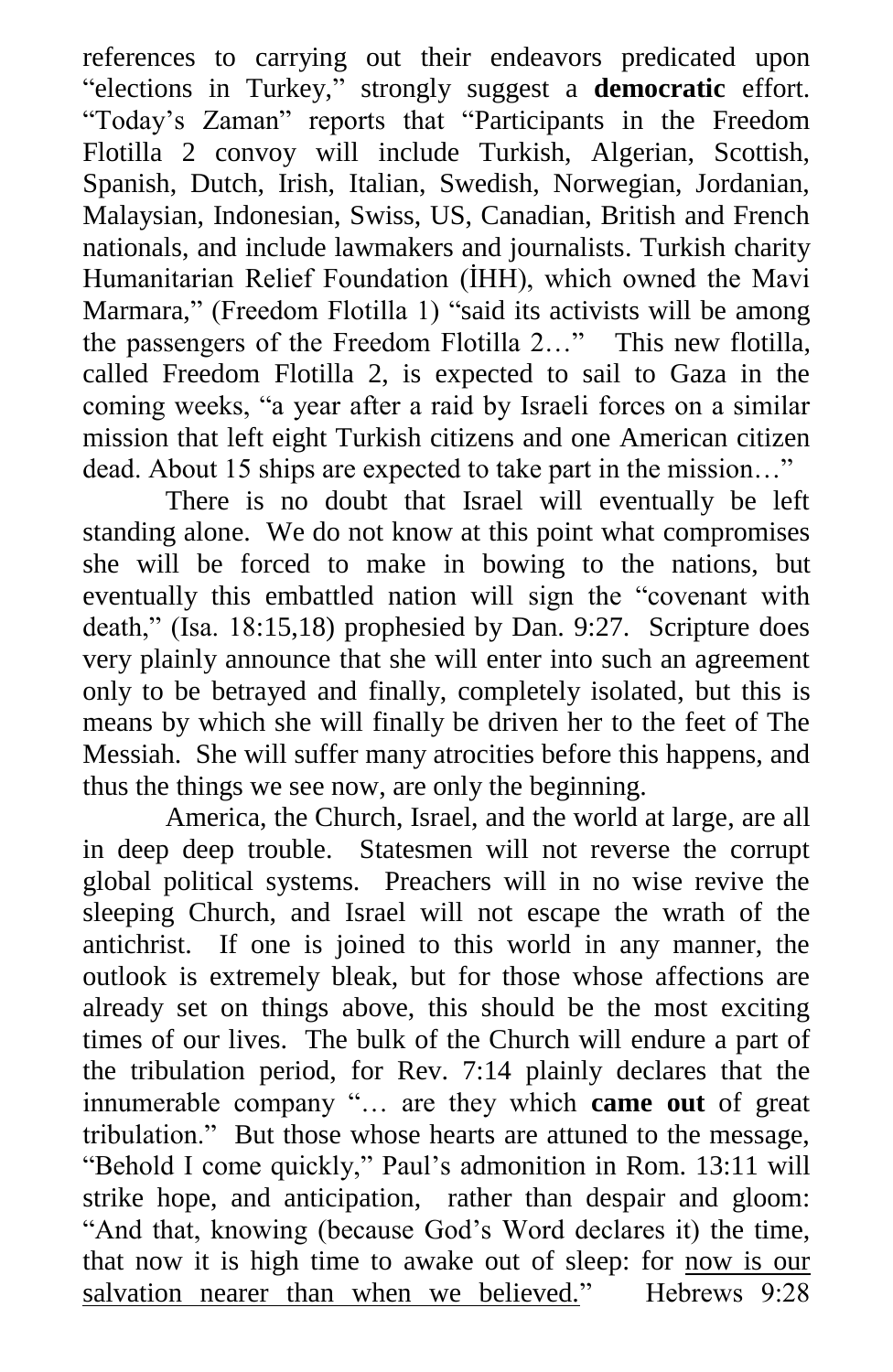likewise chimes in with this great bulwark of hope. "So Christ" was once offered to bear the sins of many; and unto them that look for him shall he appear the second time without sin unto salvation." The salvation here is not simply deliverance from the guilt of sin, but deliverance out of this world, specifically **"for those that look for Him!"**

# **Christ Is Coming**

Maranatha! Maranatha! Hear the blessed Advent chimes. Peace and joy and comfort bringing To the earth and to all climes. Let the bells ring out the story-- Christ, the Jew, brings Jewish times.

Maranatha! Christ is coming! Eve in Eden heard the sound, Pealing forth redemption's glory--,- Pardon, hope and blessing found. Maranatha! Maranatha! Let the glorious news abound.

Maranatha! Maranatha! Christ is coming back again. Advent bells repeat the story. Tell it out in sweet refrain, Everywhere to world in sorrow -Christ will bring surcease from pain.

Mary M. Bodie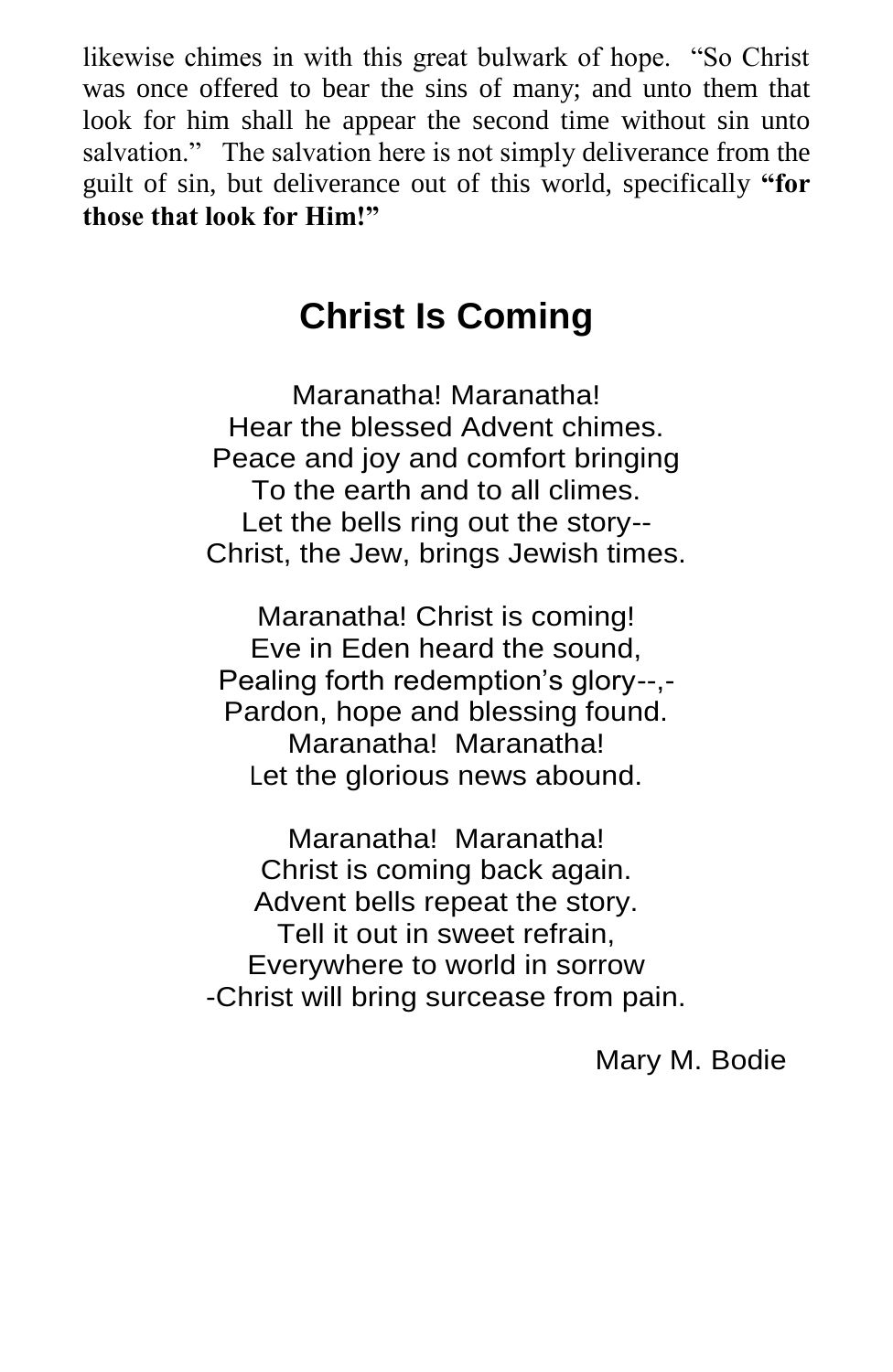# LITTLE BUT MIGHTY

Mary M. Bodie

*"THERE BE FOUR THINGS WHICH ARE LITTLE UPON THE EARTH, BUT THEY ARE EXCEEDING WISE: The Ants are a people not strong, yet they prepare their meat in the summer; The Conies are but a feeble folk, yet make they their houses in the rocks; The Locusts have no king, yet go they forth all of them by bands (or groups); The Spider taketh hold with her hands, and is in kings' palaces." Proverbs 30:24-28* 

 $\Gamma$  olomon the wise man gives us some data concerning four little Solomon the wise man gives us some data concerning four little Creatures of the earth which he considers and declares are exceedingly WISE. And he especially points out a trait in each class whereby he excels others in wisdom. Solomon may not have been especially interested in insectology, nevertheless he is teaching us some marvelous truths concerning Christians, and traits of spiritual overcoming.

The ANTS refer to these saints in that they prepare for the future; the CONIES, in that they make their home in Christ, the Rock; the LOCUSTS, in that they have no visible king (are not organized), yet they gather together in groups being led of the Lord, their Head and King, and obey His will; the SPIDER, in that they lay hold of eternal realities by faith and are in the palaces of the King of kings, in the heavenlies.

At the present moment, the ANT is our theme. We would search out some of the exceeding wise traits- which make her such a wonderful representation of believers who are really progressing in the spiritual life. These characteristics are so varied, and in their relation to Christians, so striking that we are amazed.

**ONE**. The ant prepares for the future. We are exhorted to consider the ant. Solomon says, "Go to the ant, thou s1uggard. Consider her ways and be wise which having no guide, overseer, or ruler, provideth her meat in summer and gathereth her food in the harvest" Proverbs 6:6. The ant thus manifests her wisdom. She knows that a day of need approaches and she lays up in store for that time. She takes advantage of the opportunity, redeems the time, as it were; for she realizes that the day of want will soon be at hand, and if she does not make preparation, the whole family of ants will be destroyed. She always considers OTHERS, that is one of her outstanding traits.

Likewise should men provide for the future, not necessarily in material things (that too is wise):but in spiritual things, men should be on the alert. We should diligently consider the ant n this respect, laying up for ourselves treasure above where moth cannot enter, nor rust corrode. Jesus exhorted to this diligence and wise play, though it neces-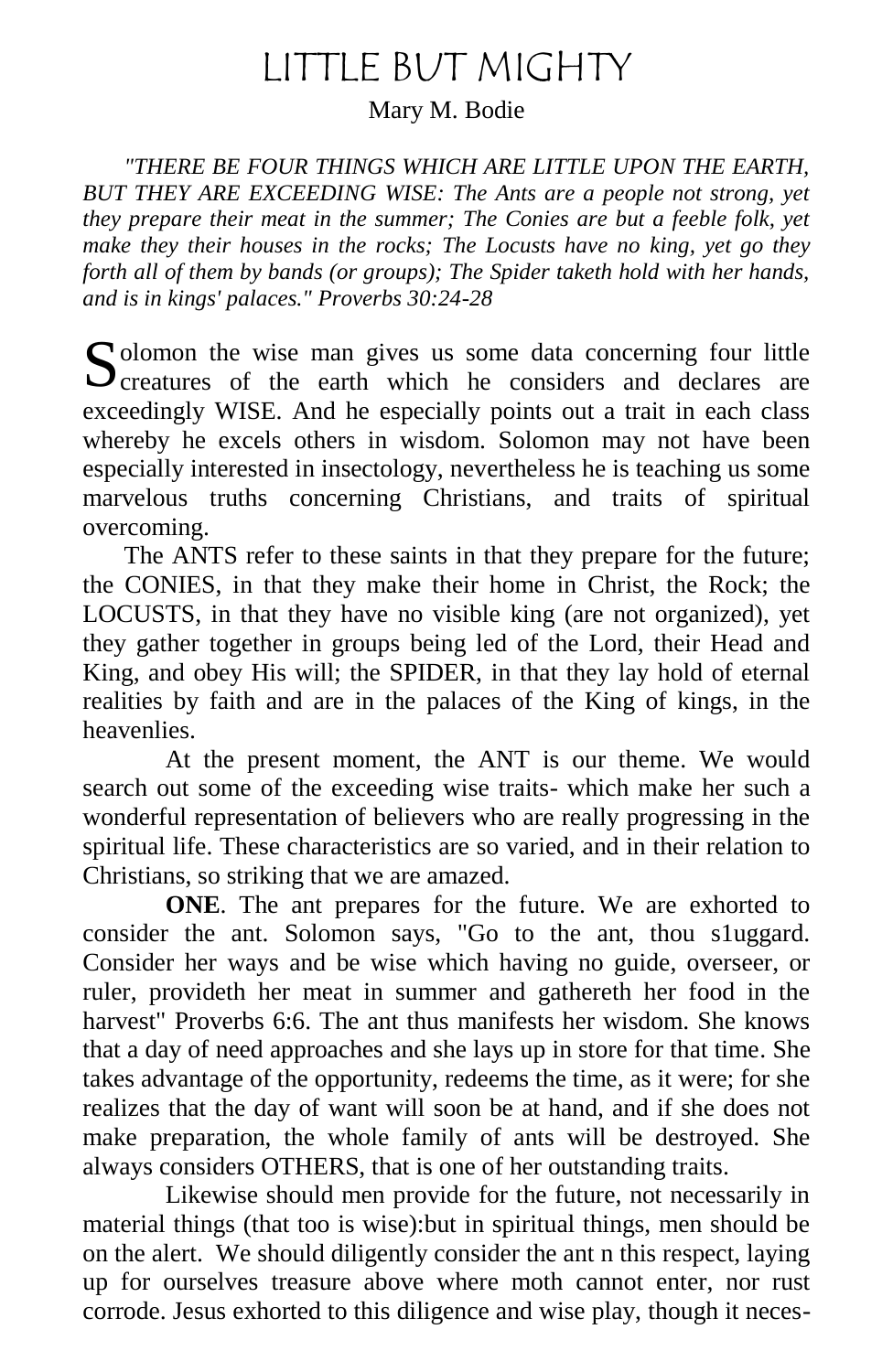sitates a wide outlay at the present, which to dumb and foolish folk appears unwise Matt. 6:19. The world is forgetting God. Men appear oblivious to the fact that they must meet God and that they need a sacrifice in their hands, which they are neglecting to procure. They refuse to believe that the hour of need is approaching rapidly, or will ever come to them.' And many Christians likewise are lazy and sluggish in their service for the Lord. They do not consider the ant and lay up for the future. Few are alive and alert to their responsibilities in this regard. They do not hold their life-day sacred as the ant, therefore are not buying up the opportunities for enriching themselves eternally. The end of their lives will come and find them bankrupt. They will enter heaven with empty hands no trophies to lay at Jesus' feet - no reward for all eternity. How sad! The next point gives us further data.

**TWO**. The ant has government without governors, and armies without generals. They have no visible head, nor any prearranged course of action, to pursue as far as visible order is concerned. Each ant is apparently a law unto herself; as to her guidance and work. She acts for the benefit of the whole colony, forgetting herself absolutely in her abandonment to the desire for the good of all. Without orders from any leader, they go about their tasks in the most perfect precision, sometimes working singly and again in groups. Neither superiors, nor inferiors are visible. In everything there seems to be harmony. Their communities are well arranged, and perfect order is manifested without any housekeepers in charge.. Also cleanliness prevails to the uttermost degree, far in excess of many human dwellings.

**THREE**. Ants wash and clean up their bodies, every evening befoe retiring to rest. Their forelegs are equipped with bristles similar to a tiny brush, which they use to remove all visible dirt; and then wash themselves with their . tongues which they use as wash-rags. Sometimes they lick each other, taking particular delight in this service. The one being washed, will stretch out and act very contented and happy, while being scrubbed and cleaned.

That is surely interesting as well as instructive. Saints are exhorted "to wash and be clean." Paul, bythe Spirit, wrote to the Corinthians, "Come out from among them, and be ye separate,.....and touch not the unclean." The Psalmist asked, "Wherewithal shall a young man cleanse his way?: then answered his own question saying, "By taking heed thereto according to Thy Word." Psa.119:9. Also we are exhorted to cleanse others form all defilements of the flesh and spirit, and to restore one overcome by a fault, considering our own weaknesses at the same time Gal. 6:1. We are cleansed, and we cleanse others by "the washing of water by the word. II Eph , 5:26. But the saints are not always willing to be cleansed, as the ant. They do not take the washing so contentedly, rather refusing to acknowledge that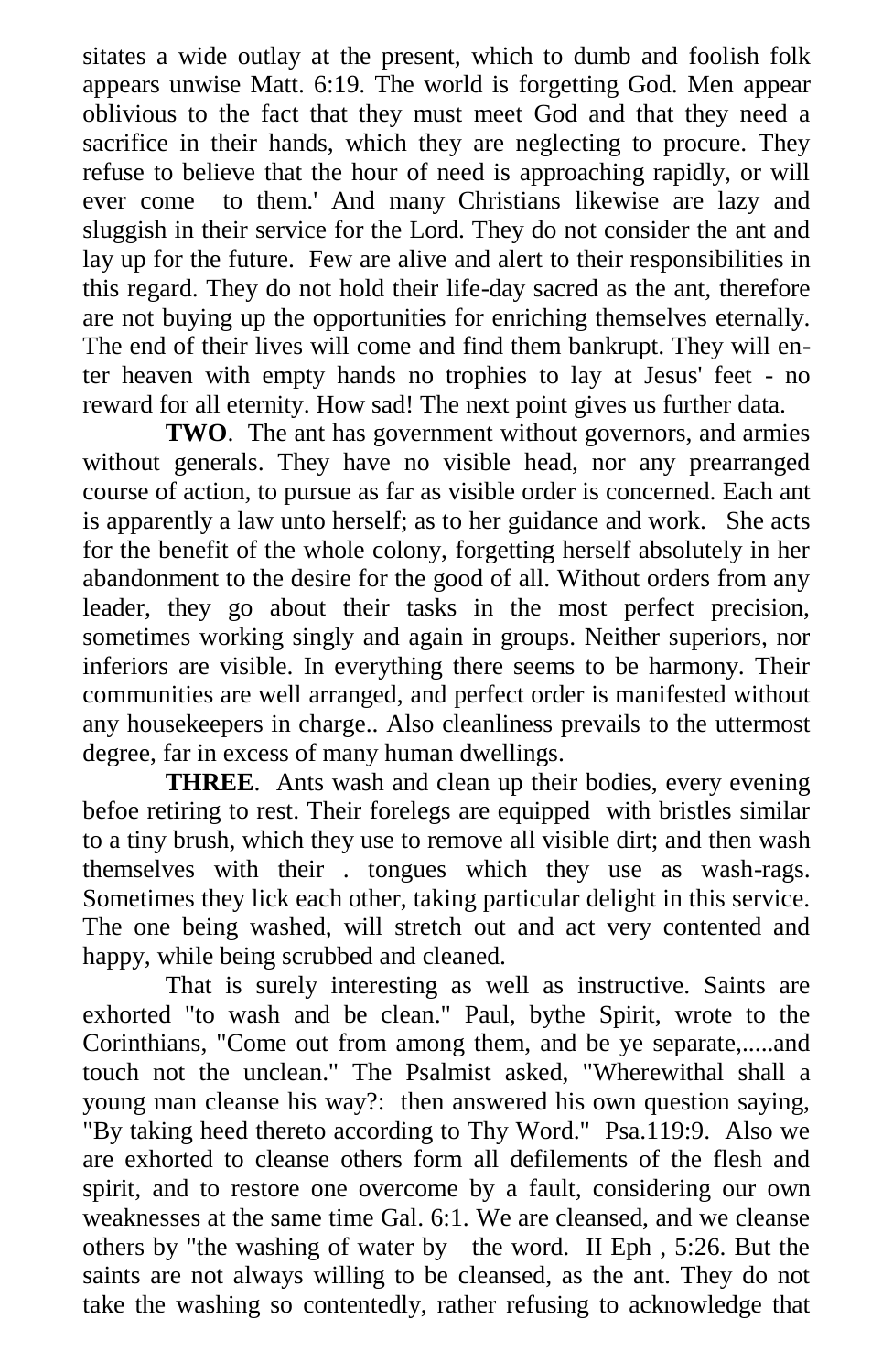there is any dirt upon them. The ant knows she needs cleaning up, but the saints appear oblivious to their soiled condition, generally saying, "I am as clean as anybody else." The ant lays down and lets the other do the work, glad for the service; so should the Christian welcome those who are seeking to help him. Those who do so humble themselves, get a blessing, and are made a blessing to others. Let us consider the ant, and do likewise.

**FOUR**. Ants are among the bravest of all insects. They do not know fear in any sense whatever. An ant never thinks of herself, but is ever ready to be sacrificed for the good of the colony. Regardless of the size of the foe, which menaces the downfall of the community, she will attack and never retreat, remaining upon the field of battle until she is killed, or the battle is won. The welfare of the household is her consideration. Eggs of the ant family are her special concern. Each will pick one up and run to a place of safety at the first intimation of danger. Those eggs represent the next generation of their family, and instinctively they guard them as most precious.

What lessons for us saints in these natural things! We should stand and defend the Truth for the unborn generation, as well as for the young saints, as daringly as the ant. We should risk our lives, reputation, and all that we have, as absolutely as the little insect, that the Scriptures may be preserved for the young folk. Satan is against the Truth. He wars continually to defeat those who are in the lead and whole-hearted for the Lord. If they do not stand and withstand his devilish wiles, the flock of God is menaced, and off times young saints fall into error and their usefulness is destroyed, and their reward hereafter lost. It appears that some believers lack even ant-sense in this respect, much less spiritual sense. Paul said to the Philippians, "All seek their own," and so it may be said today, which is a great contrast to the ant who ever seeks the welfare of the color.

**FIVE**. Ants are builders as well as farmers. They have underground homes that are marvels of ingenuity, with rooms for nurseries and granaries in which they rear their young and store their food. They also have gardens where mushrooms and ant-rice are grown. They seem almost human in their working and living. Many vital and necessary lessons they can teach us, if we have ears to hear and spiritual sense to consider their example.

They are unusually active and vigorous, the very opposite of lazy; never letting down, or slowing up, or quitting the job until it is finished. Their life-day is only a span, but they endeavor to make the most of it in every way and every day.

**SIX**. Ants are very fond of sweets of all sorts. They collect honey from flowers and plant-lice, scale insects, and other sources. Some ants gorge themselves with honey until they appear as animated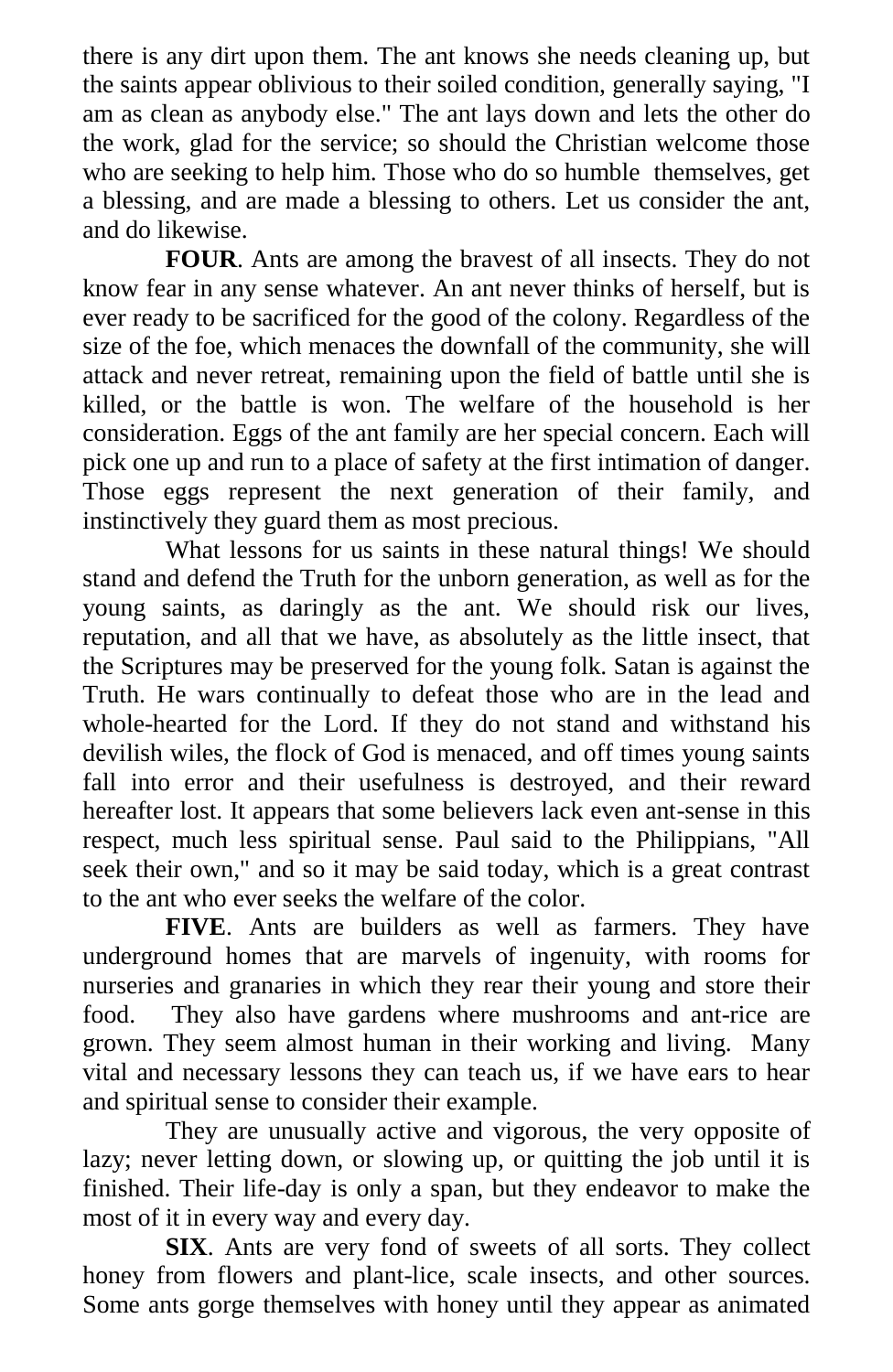balls of amber. These are then seized by others and taken to specially constructed chambers of the house where they hang from the ceiling by their forelegs, in ranks, giving it the appearance of a well-ordered cellar. Into these rooms, the honey dew gathered outside is disgorged at the demand of the needy inhabitants. The manner of the gathering of this saccharine substance may be likened to the rumination of cattle. They lay it up in what is called the social pouch, or crop, and it is disgorged as needed. This pouch explains the greater part of this ant's life-career, a life of absolute service. It is completely separated from the stomach, and contains no digestive glands; therefore the fluid which is accumulated therein, is preserved intact. The pouch looks like a flagon, and its contents are reserved entirely for the community. In fact these insect bonbons have one sole function - living reservoirs of sweets for others. They are voluntary prisoners, and never again see the light of day; but they are completely at the service of the working army, always giving but never getting, yet apparently rejoicing in their service.

Is that not interesting and instructive when seen in its spiritual value? Some saints gather the sweets of the Word, the honey and the honeycomb, for others who are too busy working to obtain much for themselves. These reservoirs fill up on the precious things contained in Scripture, like the diligent ant, and thus serve the whole church. God has gifted some saints as teachers to serve others. They act as storehouses of the sweets of the Word, even as the little ants giving up their lives for the good of all the saints. They live not for themselves, but sacrifice, that others may be fed and flourish spiritually. Like the beloved Apostle Paul, they count not their lives dear unto themselves, but lay down their lives upon the altar for the perfecting of the church. They are voluntary in their surrender to serve the people of God; though like the ant, they toil in the shadow, unknown and alone.

**SEVEN**. Ants rear and protect certain other insects who in return provide them with sweets. These are called "aphids," or plantlice. The ants bring their eggs into, their houses in winter and care for them until spring, at which time they either carry them down deeper into the ground, or bring them up to the surface. They are governed in their course by the amount of plant life to be found to feed the young. If there is little life, the eggs are not allowed to hatch. The ants carry the young aphids, tender roots and leaves to eat, and protect them from all insect bugs. In return, they secrete honey dew for the ants. Some species care for insects that act as bootleggers, providing them with narcotics and intoxicants, which they procure from corn and other grain, and the ants enjoy these stimulants. If it were not for the protection accorded these insects by the ants, their family would be decreased, if not utterly exterminated.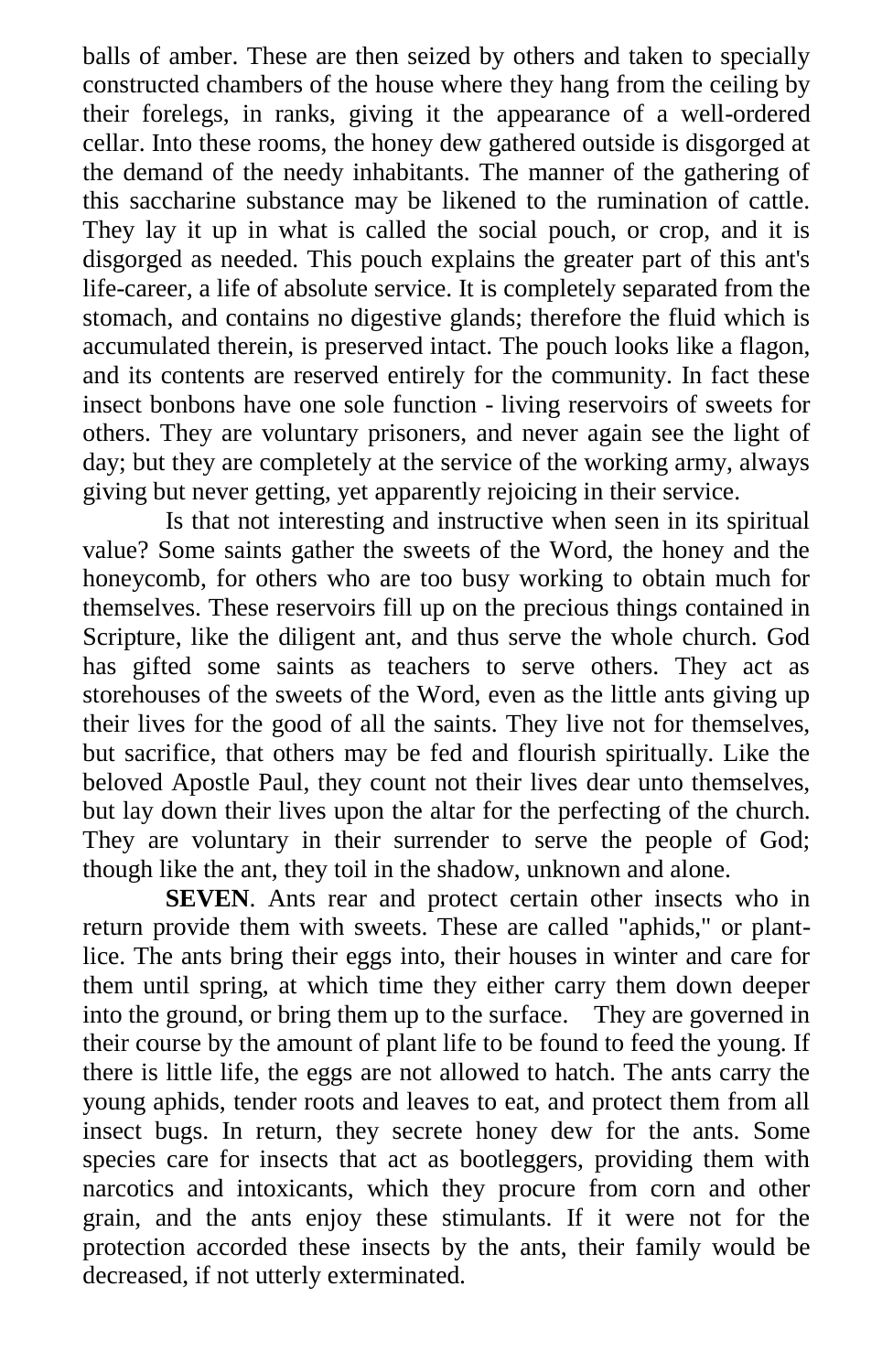Likewise God has decreed that the saints should protect the helpless, comfort the feeble minded, do good as we have opportunity, and we will receive a blessing for all such giving. We will be stimulated and intoxicated by the Spirit, who will fill us with the wine of heaven, as we help others at our own expense, going about doing good, as did our Great Example. He was fed, stimulated and refreshed by the unnamed woman whom He blessed at the well, giving her the Living Water and getting even more than He gave- John 4:31-35.

**EIGHT**. Ants are slave owners. Several species raid homes of less warring ants and carry off the 1~~a6 to raise as slaves. These latter have all the privileges of the native workers and form a large and important part of the colony. The Sanguine Slave Owners are active, and work with their slaves; while another class ,. becoming inert by years of idleness and being waited upon by their slaves, are unable to feed themselves. They would starve to death in the presence of food, if it were not for these servants who feed them.

Here too we may find something of spiritual value , The New Man is a slave-owner. He is admonished to not let the flesh reign, (Rom. 6:12) but to hold it simply as a servant. It is to obey him, the Lord of the house. It was revealed to Rebekah "that the elder should serve the younger" - Genesis 25:23. Some Christians do not obey these wise 0ounsels; hence serve the flesh and make provision for the flesh, which latter has been forbidden - Rom. 13:14. They are thus overcome, instead of being overcomers.

**NINE**. Ants have four ears. Their hearing therefore is very acute. They are cognizant of their enemies' approach a long time before they come into vision. Nature has made every provision for their safety because they live so much of their time in the dark.

In like manner, there is no excuse for Christians to be defeated by the devil. God's ample grace has provided for them an armor which is invincible and invulnerable. He has given to them spiritual hearing as well as natural ears, They may read His Word and hear His Voice thru its pages. "He that hath ears to hear" shall not be overcome in any measure. Like the little ant, he will know of the danger before it has come into view. God will prepare him for the fray, and enable him to be the victor if he heeds His counsel and listens.

**TEN**. Ants are most hospitable. The mendicant may not even be a fellow-citizen, provided she knows how to get into the good graces of the benefactor, which is simply to caress her. Nothing is more easily taken advantage of, than the ant's imprudent charity, as some might call her kindness. In lavishing herself, even on those who may be unworthy, she is simply following a bent of her being. Love is a law of her life. Half a dozen of these beggars will see an ant filled with honey returning to her nest. They will follow and feverishly stroke her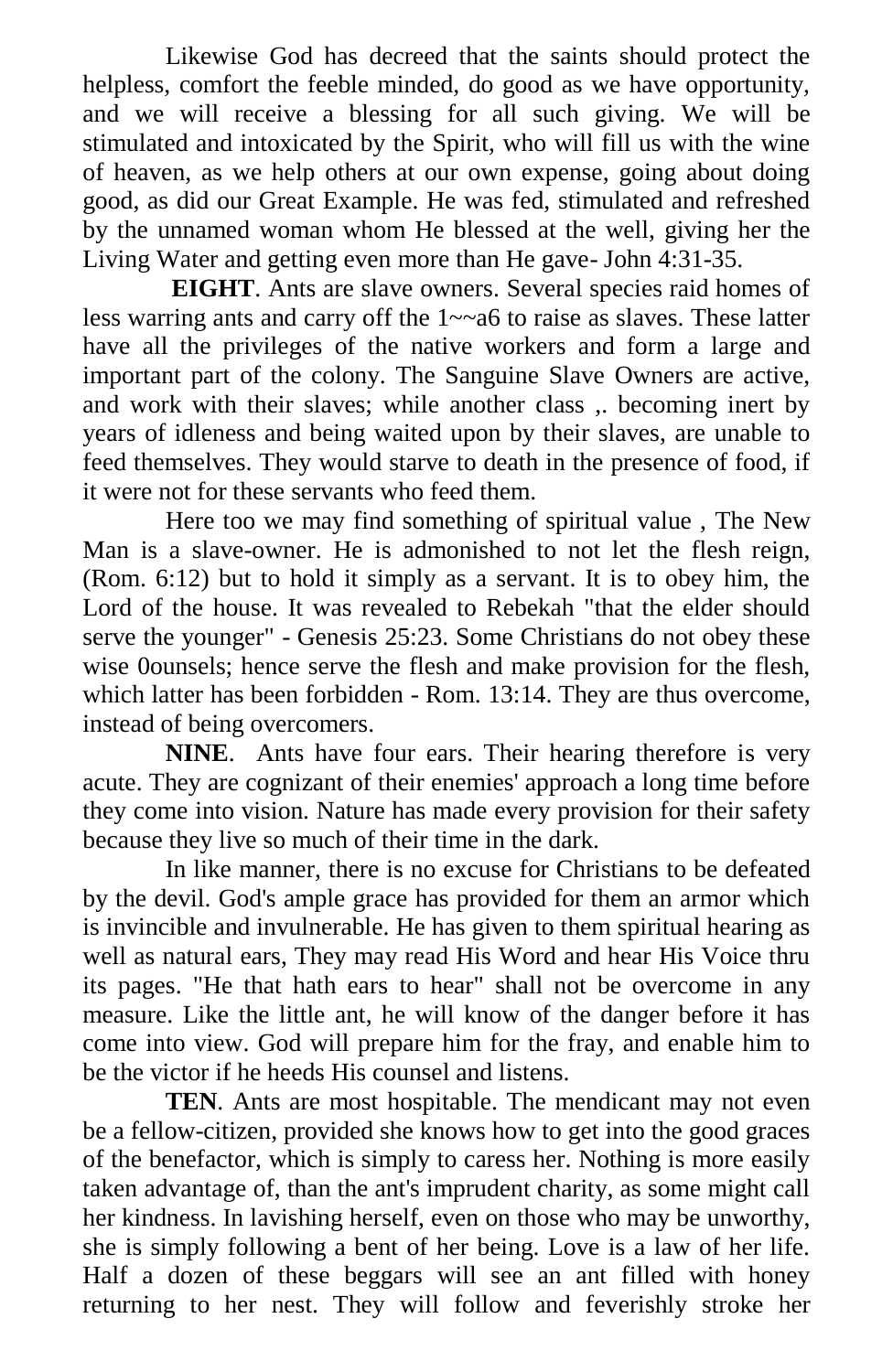antennae. She satisfies them immediately, and they continue to stay around and partake again of the spoils which she has gathered. She apparently makes no , protest giving all that she possesses, then trots away evidently happier than the others which she leaves in her home.

"It is more blessed to give than to receive," is the striking lesson seen in this trait of the ant in the light of Scripture. How marvelous a representation of Christians is the ant. They are exhorted to hospitality. "Be not forgetful to entertain strangers: for thereby some have entertained angels unawares" - Heb. 13:2 - meaning that those did not know they were angelic visitors. We are urged to be charitable, even compassionate to the unthankful and the evil. The New Man has within himself this law of love. This bent to do good is the essence of his being, which would be in constant display if it were not for the old creation which sometimes is allowed to hinder.

Another thought on the spiritual side is, that we are to receive all the people of God, even though they do not agree with us in doctrine or even in practical Christian life. We are told to feed sinners and even our enemies if they are in need; and much more are we responsible to help believers. And here is more data concerning ants.

**ELEVEN**. Ants are far more sensitive to pleasure than to pain. "Amputated, or truncated, she does not deviate from her path, hastening toward her home as though nothing had happened. And if a sister ant accosts her, she stops and shares with her the delights of regurgitation." She buries her sorrow, as it were, and rejoices with the other who has no pain, even as the Christian is exhorted to do.

It is truly wonderful to study these little creatures and see the wisdom which Solomon perceived and admonished us to consider. Physically and organically the ant cannot be happy unless she is giving happiness to those around her. She has no other joy in life than that of duty accomplished. These are the only "joys that leave no regrets, but of which many have little experience. The ant lives in happiness because she lives in those of her kind that live around her. She lives in all of them and for all of them; and so should the saints.

**TWELVE**. Some ants have wings. In the springtime the queens and their lovers, as it were, come forth out of the ground, pair off and flyaway on their honeymoon; which like many in the natural is soon over. The males all die, but the females alight, pull off their wings, and commence founding new colonies. Their wedding finery and lovers are gone, but duty remains. They lay their eggs and care for them diligently, until new workers emerge and new families are on the way. Everything depends upon the female, after the nuptial night. She becomes fertile and may be the mother of millions.

What lessons of spiritual lore we may find here. Christ thru His death has made the church living and fruitful. Thru her, millions may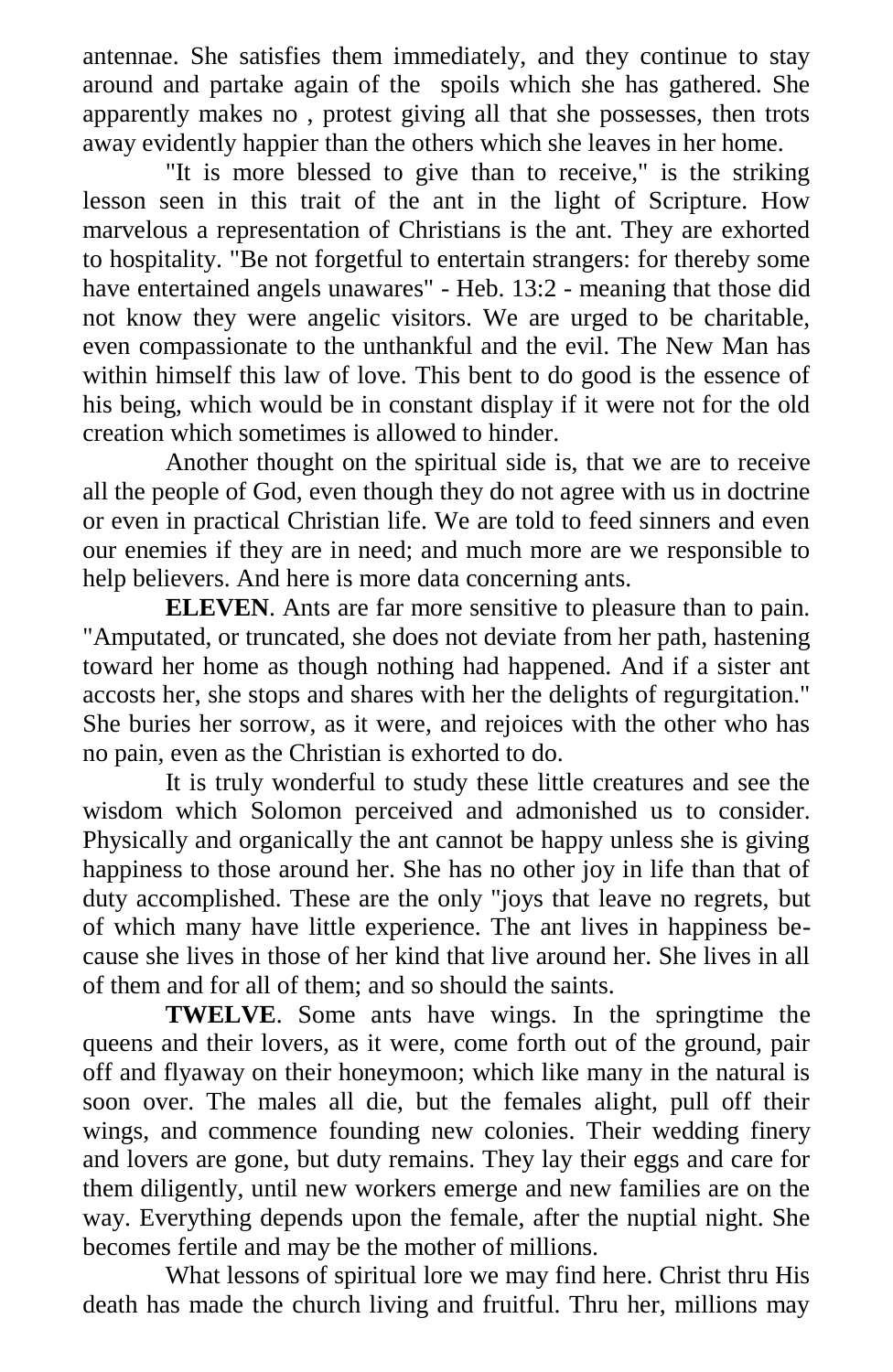be born into newness of life. The Word of God is the Seed which is quick and energetic when mixed with faith. When it is proclaimed in the power of the Spirit, children are born; and new groups are assembled here, there, and everywhere. The work goes on, the church increases with the increase of God, and finally their great Lover and Husband will come from heaven and catch the whole family away to His home in the skies, where they shall' dwell with Him forever.

In the meantime let us consider the ANT, as we are cautioned, and learn from this little creature whom the Lord has endowed so wonderfully with wisdom, kindness, and love. The feats that she performs, the difficult tasks that she engineers, are colossal compared with her size. She is a miracle of muscle and militancy; and as a fountain of youth, ever giving and yet ever exhausted.

> Giving as the morning that flows out of heaven, Giving as the waves when his channel is riven, Giving as the air and the sunshine are given, Lavishly, joyfully, utterly giving.

> > God makes saints out of sinners, and that is a greater achievement than making a man out of dust.

 $\sim$ ~~~~~~~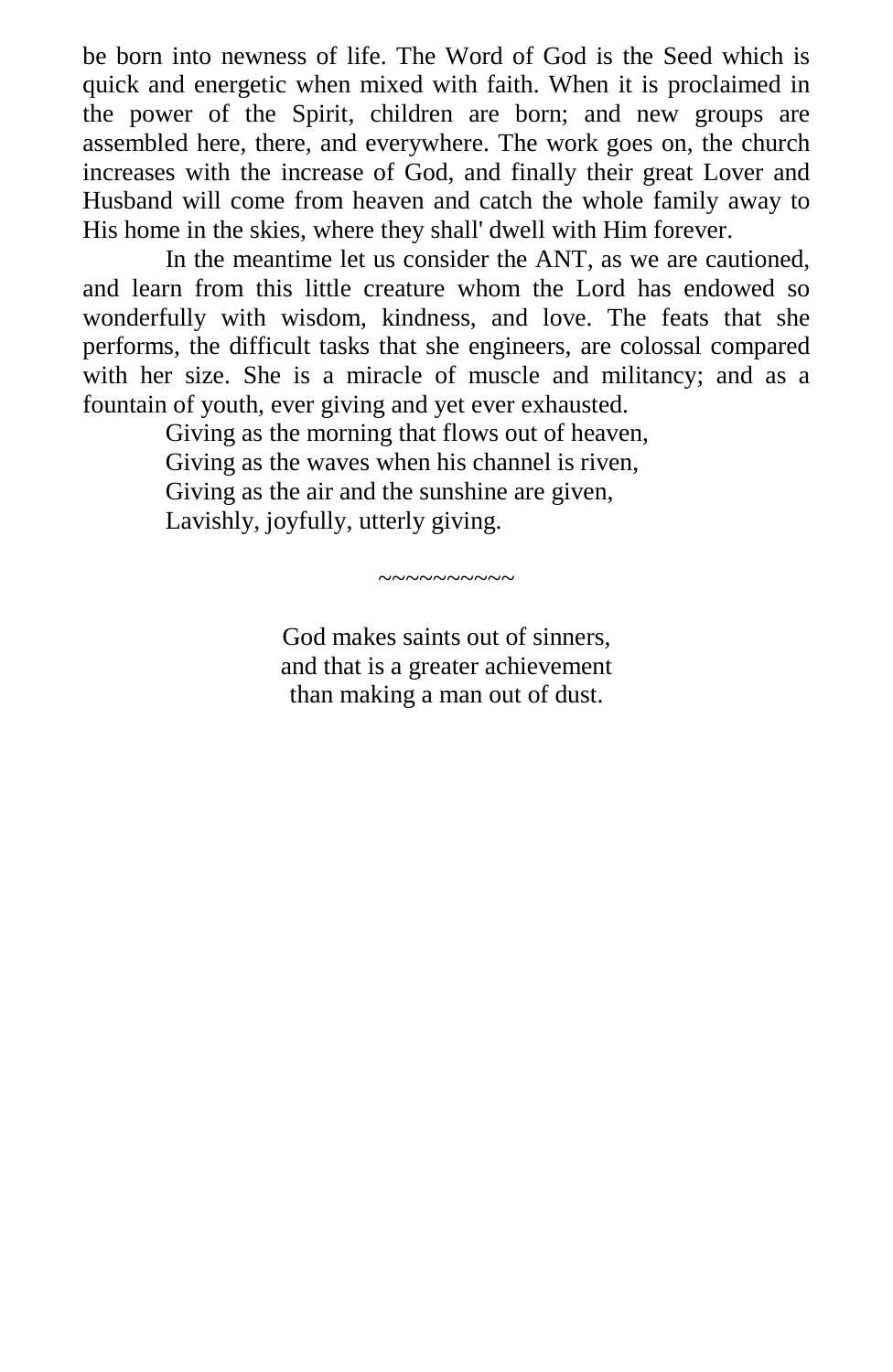# *A Caterpillar Story*

Anonymous

We read an item lately about a caterpillar which interested us. It was so appropriate of a Christian. The caterpillar was trying to get across a stream of water over which no bridge had been built, It tried and tried again; up and down it crawled along the length of the stream up to the water's edge, then back off, stop and start over again. Finally it seemed to realize the impossibility of its task. It stopped on a high place of the bank as though hopeless and ready to die. It began to make its shroud, as it were, which it weaved round and round its body. Then it lay perfectly still for weeks. But that is not the end. One day the sack or shroud began to be shaken off and out came a radiant creature, beautiful, daintily tinted and gorgeous, in place of the cater-pillar. And now what about that stream that was too much for the poor crawling earthly worm? Ah, it is easy for the new winged creature that has arisen from the grave of the caterpillar. With the first trial of its wings the newcomer poised aloft in the air for a moment, gently glided away, out of the dust and over the water and way beyond the hill on the other side. Now it lives in another sphere, in an upper realm, and feasts on nectar from the flowers. No earthly, dusty food does it eat. When it alights, the ground is scarcely touched and where it travels, it adds beauty and grace to the scene. Do you see the marvelous truth taught by the metamorphosis of the cater-pillar? It is the New Man emerging out of the old creation. We were raised up with Christ, out of death and the grave, which had closed its walls about us. The things that are too much for the earthly man, the first Adam, are easily undertaken by the heavenly Man, the Last Adam. The latter can rise above his earthly environment and, poised aloft by faith, soar above the sordid cares of life. As we count with God we too will be able to cross streams and hills of difficulty.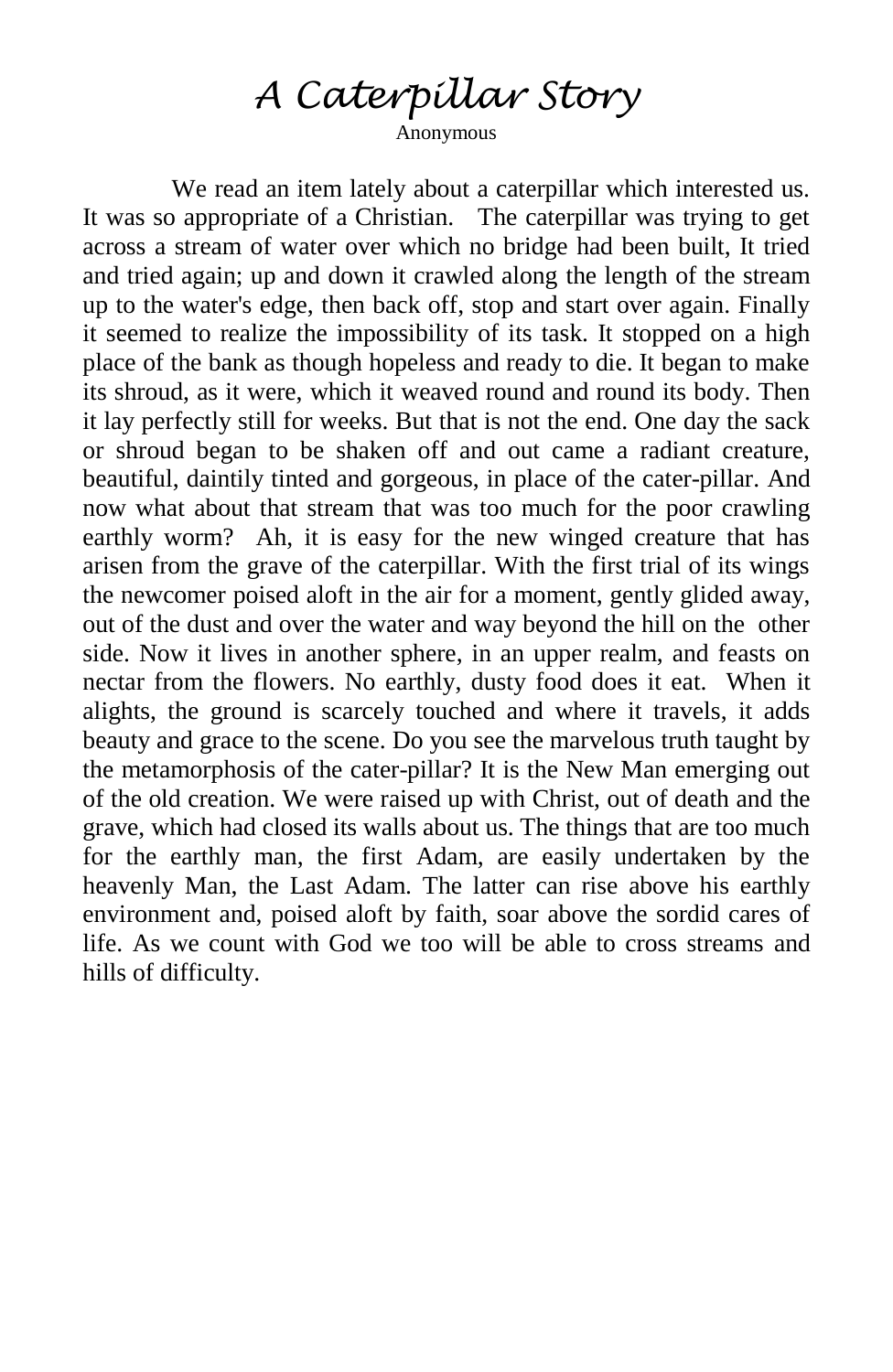# REFLECTIONS

…From the Editor

*"Study to shew thyself approved unto God, a workman that needeth not to be ashamed, rightly dividing the word of truth." II Tim. 2:15*

*"But when they shall lead you, and deliver you up, take no thought beforehand what ye shall speak, neither do ye premeditate: but whatsoever shall be given you in that hour, that speak ye: for it is not ye that speak, but the Holy Ghost." Mark 13:11*

These two citations, at first glance, seem to be quite contradictory to one another, but in reality they present a marvelous example of balance and of putting scripture into context. Some have, in time past, made the statement: "I never know what I am going to say when I get into the pulpit." We might add: "and no one else knows what you meant, after you leave." Paul, the chief apostle to the Church exhorted Timothy to "study to shew thyself approved unto God..." The word study meaning "to use speed, i.e. to make effort, be prompt or earnest:-- be diligent (forward), endeavour, labour, study," is recorded here as the way to approve ourselves before God, and there is no substitute for it. Some take the citation from Mark's gospel and assume that it relieves them of all responsibility in the "labor, effort, diligence or endeavour," in seeking God through His Word. Mark 13 is in perfect agreement with Matt. 24 where Jesus answers the disciples' questions about the end of the age when God finishes His dealings with the Church and begins to deal with Israel. The statements here, "when they shall lead you, and deliver you up," are prophetic of the horrendous persecution of the Jews when the antichrist comes into power. They are told that they will need no premeditation, but to speak what shall be given "in that hour." The reason: "for it is not ye that speak, but the Holy Ghost." That same thing is true today, but be it ever remembered that such a statement implies preparation. When Jesus gave promise of the Holy Ghost, He declared that "he (the Holy Ghost) shall teach you all things, and bring all things to your remembrance, whatsoever I have said unto you." John 14:26 That pattern of remembrance began even while

Jesus was still alive and shortly thereafter. Peter experienced it when the cock crew after he denied Jesus for the third time and he "...remembered the word of Jesus, which said unto him,..." Matt. 26:75 The disciples also remembered His words to them when they came to the empty sepulcher, for He had said that "....The Son of man must be delivered into the hands of sinful men, and be crucified, and the third day rise again." Luke  $24:7$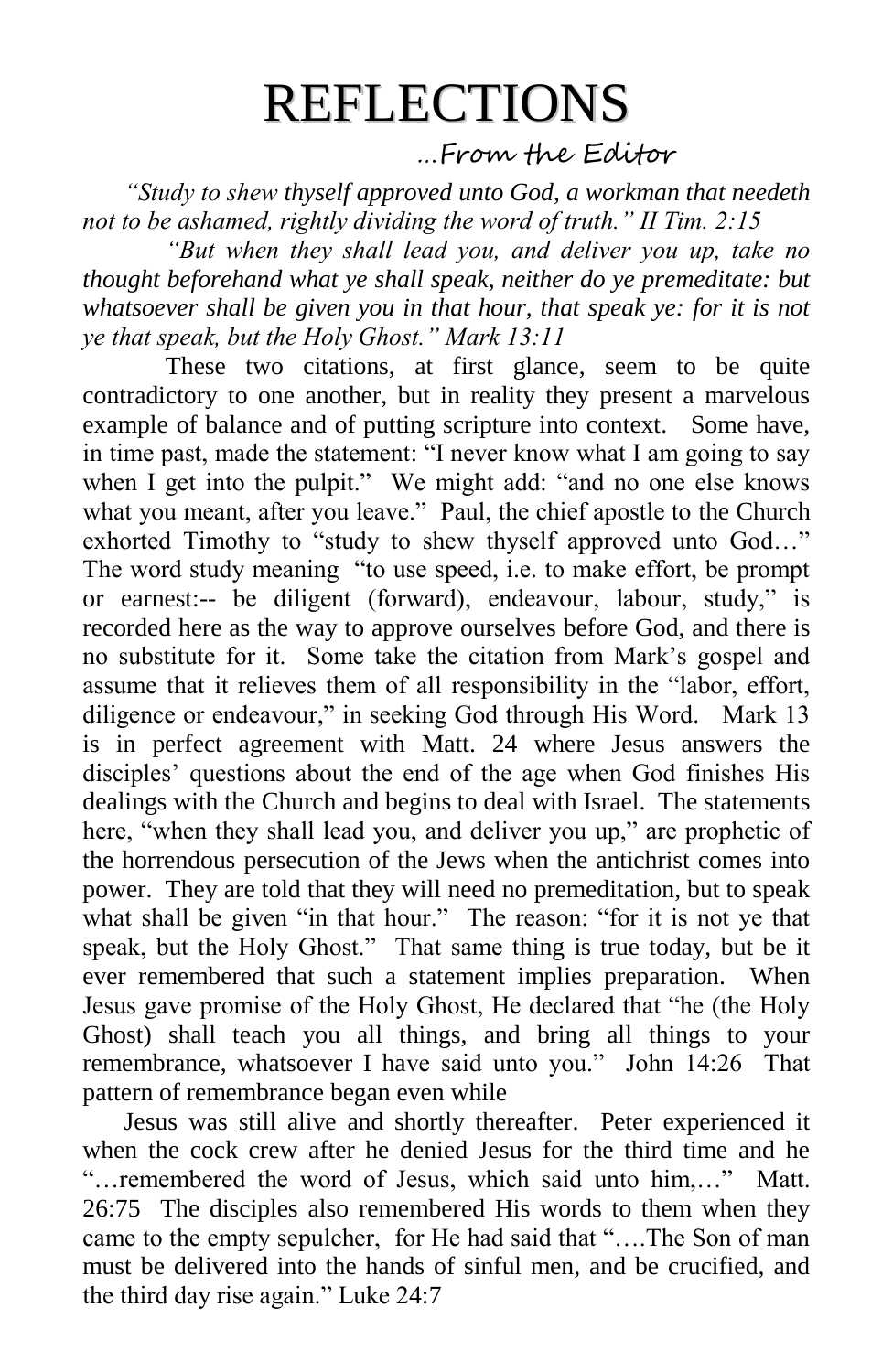Such remembrance is the direct result of diligent study. The Holy Ghost can only bring to our remembrance what has already been learned, and it is He Who will fill our mouths at the proper time, with the proper and appropriate message. The disciples and others throughout the scripture had this advantage because they spent time in The Presence of The Lord, learning of Him and His purposes. That is still the pattern for our day and it is only in this manner that we too will be able to "Preach the word; be instant in season, out of season; reprove, rebuke, exhort with all longsuffering and doctrine." II Tim. 4:2

#### **Announcements:**

#### **2011 Living Waters Tabernacle Youth Camp July 4-8**

Youth Camp will be held at Ponderosa Retreat and Conference Center in Larkspur, Colorado, just south of Denver. Camp will begin with dinner Monday night and end with lunch on Friday. There will be Bible studies for all ages in the mornings, supervised recreation each afternoon, and church services every evening.

For lodging and registration, please contact Angie Siebert (303) 906-6809 or Polly O'Dorisio at (303) 935-3614. All forms and additional information are available at

[www.livingwaterstabernacle.com.](http://www.livingwaterstabernacle.com/) We invite you to join your brothers and sisters in Christ for this gathering to give glory and honor to God and to be strengthened and renewed by His Spirit.

### **Major Gaffe April Grace & Glory**

There was a major blunder in the April 2011 issue of Grace and Glory as we neglected to put the "postage paid" information n on the outside back cover. We did have a number of them returned marked "postage due." We do apologize to those who may have been required to pay for the magazine and if you did not receive it at all, please let us know and we will send you a new one promptly.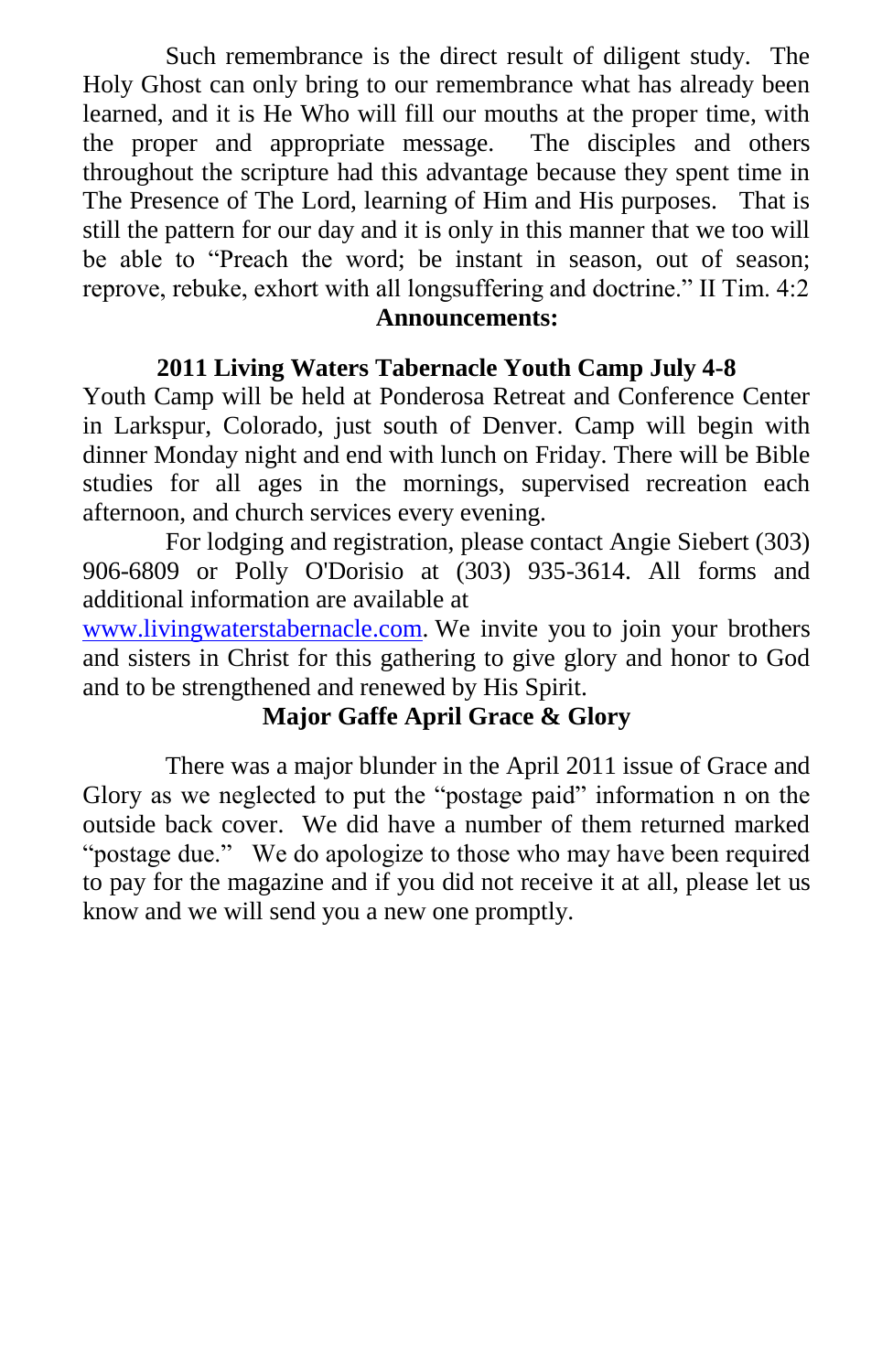# SPIRITUAL WARFARE

Garry Wilane

*"The weapons of our warfare are not carnal but mighty through God to the pulling down of strongholds." on II Corinthians 10:4* 

*"Put on the whole armor of God that you may be able to stand against the wiles of the devil. For we wrestle not against flesh and blood but against principalities, powers, rulers of darkness in this world, against spiritual wickedness in high places. Wherefore take unto you the whole armor of God that you may be able to withstand in that day having done all to stand." Eph. 6:11-13* 

**P**raise the Lord! That's a wonderful bunch of Scripture, isn't it? The Apostle Paul gives here a natural illustration to show forth a Apostle Paul gives here a natural illustration to show forth a Spiritual truth in. Twice -- once in verse 11 and again in verse 13 -- he says "put on the whole armor," then, "take unto you the whole armor;" and that whole armor is all, not just a portion or a part or a piece.

Today, there is going to be a football game and they have even changed what we call today. Today now is now "Super Bowl Sunday, when 22 large men - equally divided – will be engaged in quite a wrestling match. No doubt, the referees will determine whom the winners are going to be, but wouldn't it be something if they came out, some without helmets, some without shoulder pads, some without hip pads, some without knee pads. Would they not be most vulnerable?

We in the Spiritual would also be most vulnerable if we were to come out without the *whole* armor of God, for the enemy will strike wherever we happen to be weak. We would then we become a casualty, and the Lord does not want that. Thus, He prepares us first with "girding about thy loins with the truth;" praise the Lord! The Scripture says, in John 8:32 "You shall know the truth and the truth shall make you free." Praise the Lord for this, for the Spiritual man. The loin portion of the body -- the hip portion -- in the natural man is a place of great movement. That will be witnessed today in the game, no doubt. Many of you will be watching, and there will be running and walking and jumping and doing all sorts of things, but that is where there is a great freedom of movement. We shall know the truth, and the truth shall make you free for the Spiritual warrior. Also housed in that area is a great amount of man's strength, thus the loins are a symbol of power. Strength to lift and pull and do all of these things. The spiritual warrior is likewise the same, in the truth, in the Word of God. "I can do all things through Christ who strengthens me;" Phil. 4:13.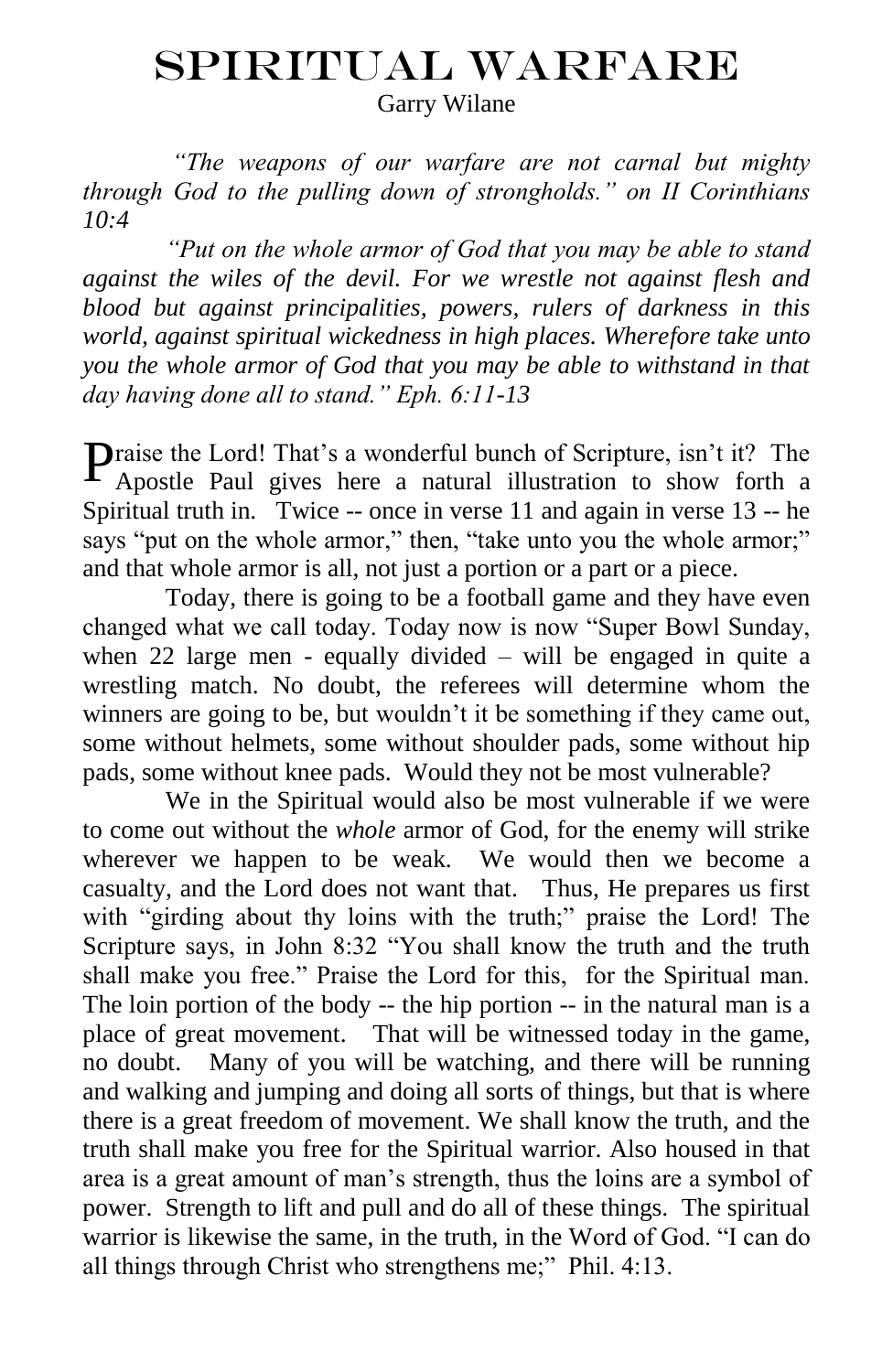Next we are instructed to "Take unto you the breastplate of righteousness," for a frontal protection. Of course, it protects the heart. Romans 10:10 says "For with the heart man believes unto righteousness, and with the mouth confession is made unto salvation." At the very moment we ask the Lord Jesus into our hearts, we become a new creation. His righteousness we then enter into, and from that time on we have peace with our Heavenly Father, and when He views us we are seen in Christ, in His beloved Son.

He then tells us to "Let thy feet be shod with the preparation of the Gospel of peace." We stand upon the Rock; the Rock Christ Jesus. He is our foundation; the chief cornerstone on which there are also prophets and apostles. We are going to build upon that foundation; the only foundation which is immovable. We will build something that is going to be a beautiful creation, one that will glorify Him.

Next we are to "Take unto you the shield of faith;" Praise the Lord! How many times have we heard this verse here in the last week of so? "Faith cometh by hearing and hearing by the Word of God." Whether it's studying the Word at home, or here on Sundays and Wednesdays, or in Bible School, faith cometh by hearing and hearing by the Word of God. The Lord has gone before us as that shield, protecting us. He took all our sins, our sorrows, our sicknesses, our diseases; He took all of that for us.

Then we are instructed – here is a very important part of the armor -- "Take unto you the helmet of salvation." Last Sunday afternoon, Ted gave a testimony of how the enemy, Satan, comes against him while he is studying the Word, and he will do that. He will come at you to distract you in any way that he can. He has done it with me many times in prayer at home, and I have to just cease praying and began praising the Lord and calling forth His name. James 4:7 says "Submit yourselves, therefore, unto God, resist the devil, and he will flee from you." Today there is a teaching, a false doctrine going forth, that you can lose your salvation. That is an awful thing to teach; an evil doctrine. And the strongest thing that I ever found concerning that is in I John  $5:11-13$ : "For God has given to us eternal life." He first said "Be this for a record;" he wants this recorded, doesn't he? "And be this for a record that God has given unto us eternal salvation, and this salvation is in His Son. He that hath the Son hath life, and He that hath not the Son of God hath not life. These things have I written unto you whom believe that you have eternal life, and that this life is in His Son, our Lord Jesus Christ." That's the strongest Scripture I've ever found to put that false doctrine down for eternal salvation.

And then, there is The sword of the Spirit; "take unto you the sword of the Spirit." Hebrews 4:12 says "The Word of God is quick and powerful, sharper than any two-edged sword; piercing to the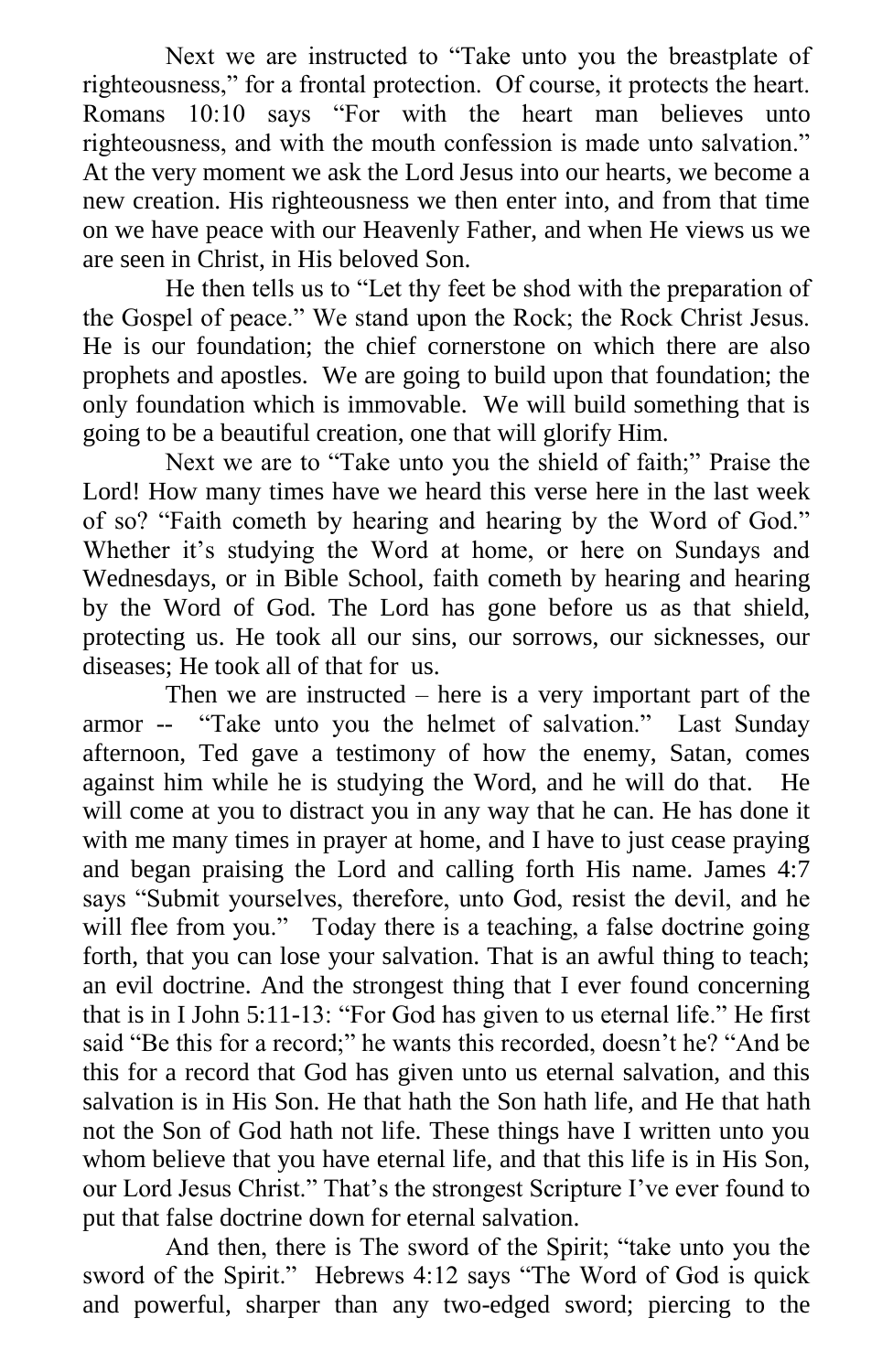dividing asunder of soul and spirit, and of the joints and marrow, and is a discerner of the thoughts and intents of the heart." Now I carry a pocket knife, and I sharpen it all of the time, because I like to have this sharp knife. I do not like someone to open my mail that just tears them envelopes, so it just looks ragged and awful, so I always get to the box before they do, so I can open it with my knife and it is a nice, clean cut. I cannot, however, separate the soul from the spirit, and I cannot separate the bone from the marrow. Only the Sword of the Spirit can do that; Praise the Lord! Judges chapter 3 relates the story of a judge named Ehud. He was commissioned by God to go on a mission, unto King Eglon, who is figurative of the world and its systems, and all that it is. Ehud sought, and was given, an audience with King Eglon, and he met him -- one-on-one -- and what Ehud saw! He saw probably beautiful robes, garments, colors, everything would be very inviting there; things very enticing to see these. The Scripture says that *Eglon*  was bountiful and plentiful, and they were not talking about his stature going north and south, being a tall man. They were rather talking the other direction, and Ehud saw this and delivered from his right thigh the Scripture says that he drew a dagger, (a sword) and he pierced that deep into the belly of King Eglon. He then saw what came forth, and Ehud made his escape. What came forth from that King's belly was nothing but dirt, and that is what the Word will show forth when you use it to pierce the world to see what it is. It looks attractive from the outside; it looks enticing, but when pierced with the Word, you see it for what it is. Another example is found in II Samuel 23:8-10 surrounding a man by the name of Eleazar. This was a great day of victory for David's army. They had slain many Philistines; but this one, the spearman, had killed over 800. Eleazar, who was a swordsman, had killed many, many people. The Scripture says, that his hand had become weary, and clave unto the sword to where they had become one. They were inseparable. Ehud's name in Judges three, means "undivided," and "union." He too seems inseparable from his sword and likewise, this same trait is found in Eleazar's life.

It can be in our lives also; it's not just limited to one person. It union, the "making of one" between us and the Word of God; and that is wonderful! We have this mighty man of war, this soldier of the Lord; we have him standing upright. He is standing, thoroughly equipped from the crown of his head to the souls of his feet. He has the helmet of salvation, the breastplate of righteousness, the shield of faith; his loins are girded about with the truth. His feet are shod with the preparation of the gospel of peace, and the sword of the Spirit is in his very right hand. But is he ready to go? He is not ready to go unless he has communication with his commander. And that is what the Lord wants from us. The following verses instruct us to pray always in the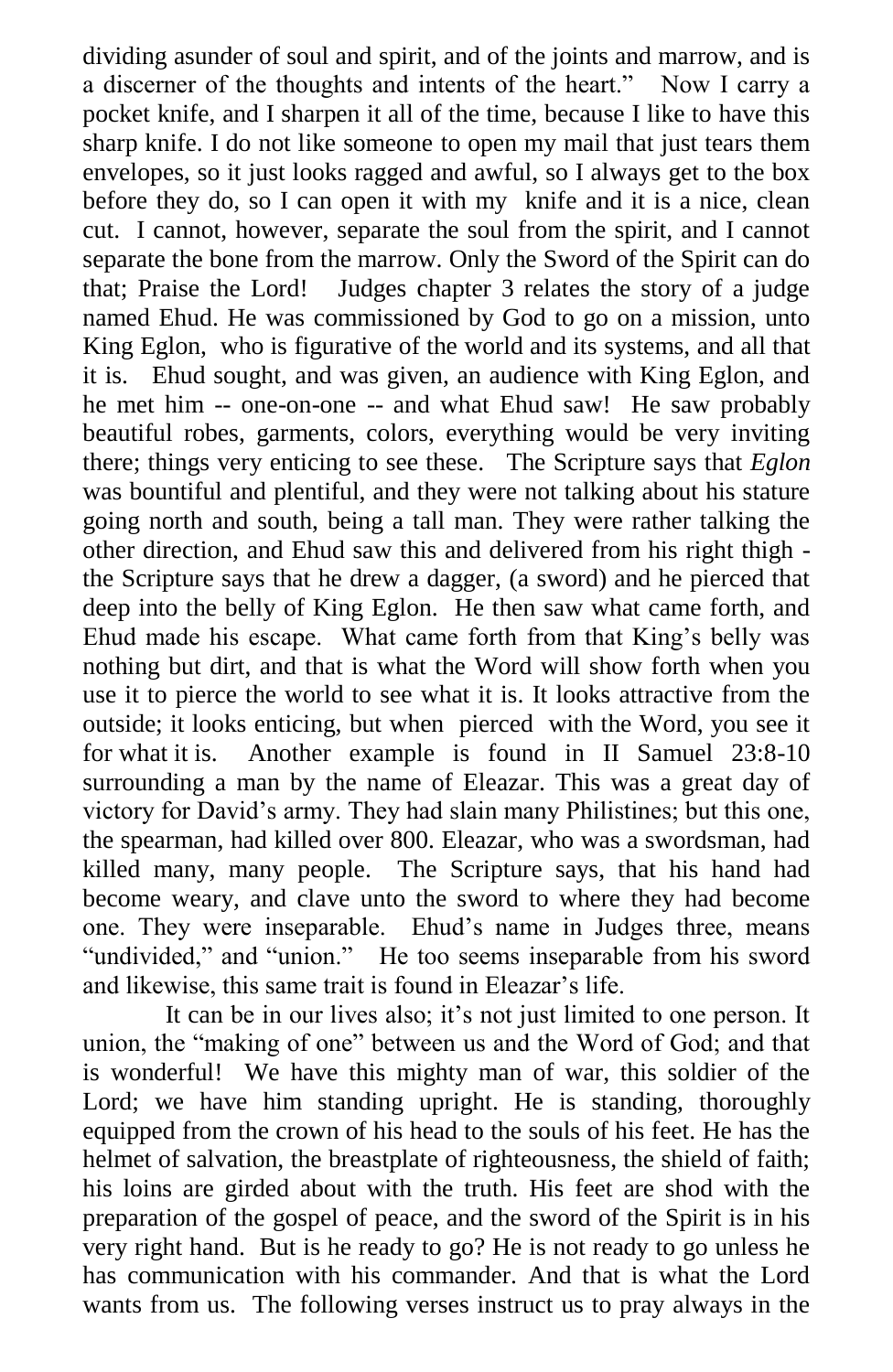Spirit, seeking the will of God, seeking the way He would have us to go. I am reminded of the 23rd Psalm wherein we read that He will lead us in the path of righteousness for His name's sake. He will tell that warrior where to go, when to go, and how to go, and He will certainly tell us that, won't he? I believe that as that warrior, we could hear him say from II Corinthians 10:4 "The weapons of our warfare are not carnal but mighty to the pulling down of strongholds."

And each of us who are here this afternoon, can well say altogether, Yea, "...in all these things we are more than conquerors through Him that loves us." Rom. 8:37

*(This message was taken from an audio tape and edited for print. It was an excellent message and even more remarkable in that Bro. Garry is completely blind and stood alone behind the pulpit without the benefit of a reader, quoting all the scripture verses completely from memory and adding the entire commentary on them without being prompted by notes.)*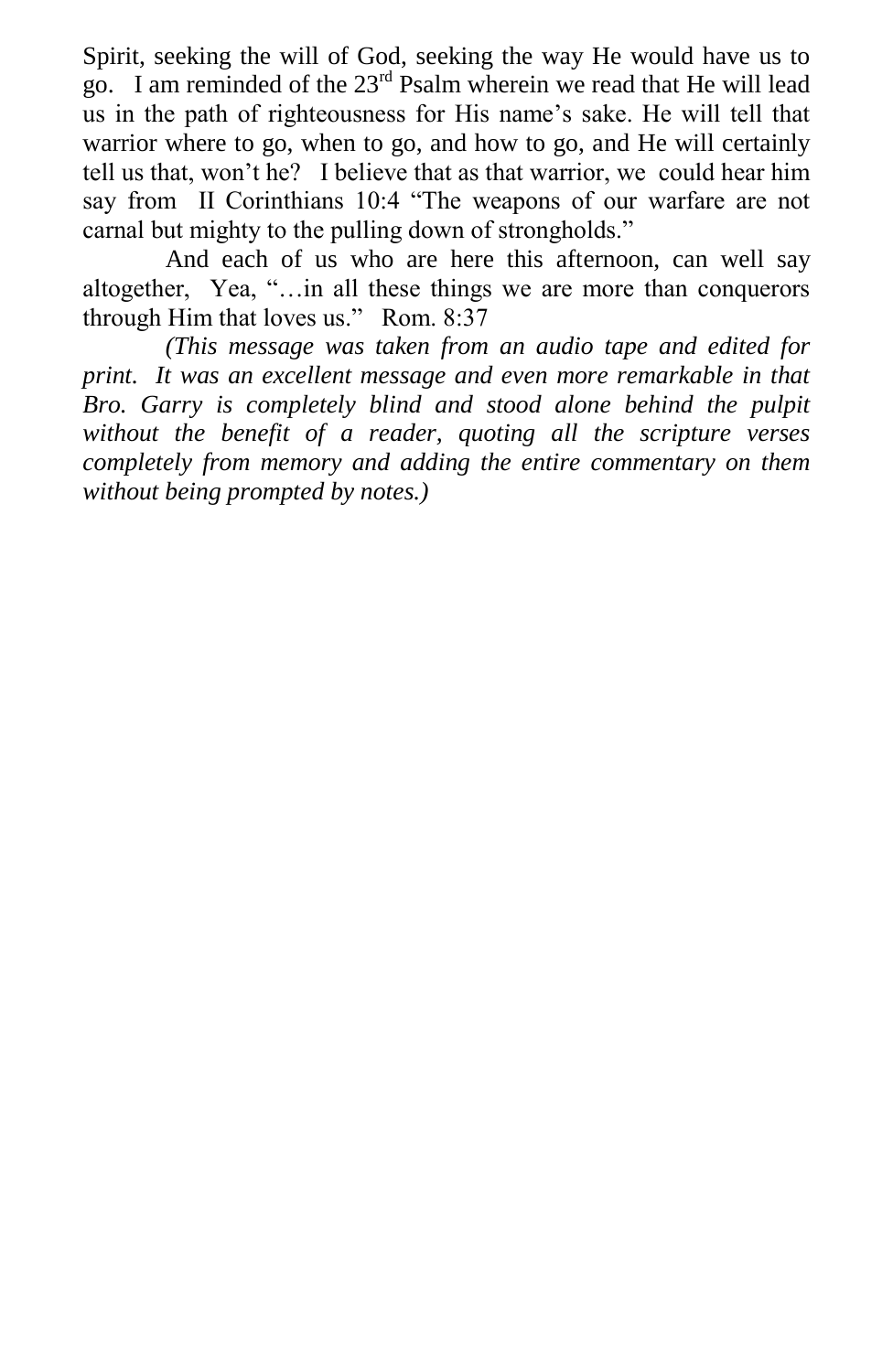# Everlasting Atonement

Carl W. Romer

*"AND THE LORD SAID UNTO MOSES, Speak unto Aaron thy brother, that he come not at all times into the holy place within the vail before the mercy seat ... that he die not: for I will appear in the cloud upon the mercy seat" -Lev. 16 :2.* 

xodus 26 calls this portion of the tabernacle where dwelt the Exodus 26 calls this portion of the tabernacle where dwelt the Lark, the most holy place, while the front portion was called the holy place. The two portions were separated by a curtain structure called the vail. I call it a structure because it was more than just a curtain as we will see later. Aaron was to appear before the mercy seat of the ark once a year as we read in Lev. 16:34. The Lord specifies the month and the day thereof in verse 29, while verses 14 and 15 declare that Aaron was to take the blood of the bullock of the sin offering and of the goat of the sin offering and sprinkle it with his finger upon the mercy seat eastward and before the mercy seat seven times.

The day came in the reign of Solomon when the ark dwelt in the temple. Notice that we read that the ark was not stored in the temple, but dwelled there, because it represented a Person. God in His plan, purpose and wisdom let the mercy seat be sprinkled once a year. But a day came when God hid that ark, perhaps that man might not mock Him and the holiness of Christ any longer. Israel's heart ceased to be right before God, so Israel's obedience through the priesthood became traditional ritual and hence mockery. It is so in Christendom today, in Church services and social Church activity and programs. For a similar reason, along with deeper reasons, Christ is hidden from the view of men today much the same as God saw fit when the time came to hide the ark from the view of Israel.

For many reasons the ark represents Christ. It was bloodsprinkled. A pot of manna was stored there, along with the word of God's law recorded on tables of stone, and Aaron's once dead rod that budded with life. Christ is the true bread (John 6:35), the Word of God (John 1:1), and the life (John 1:4). Christ is the beaten one and forget not that the mercy seat with the cherubims was a beaten work of gold. Furthermore where can we find mercy except in Christ? In other words through Him comes our source,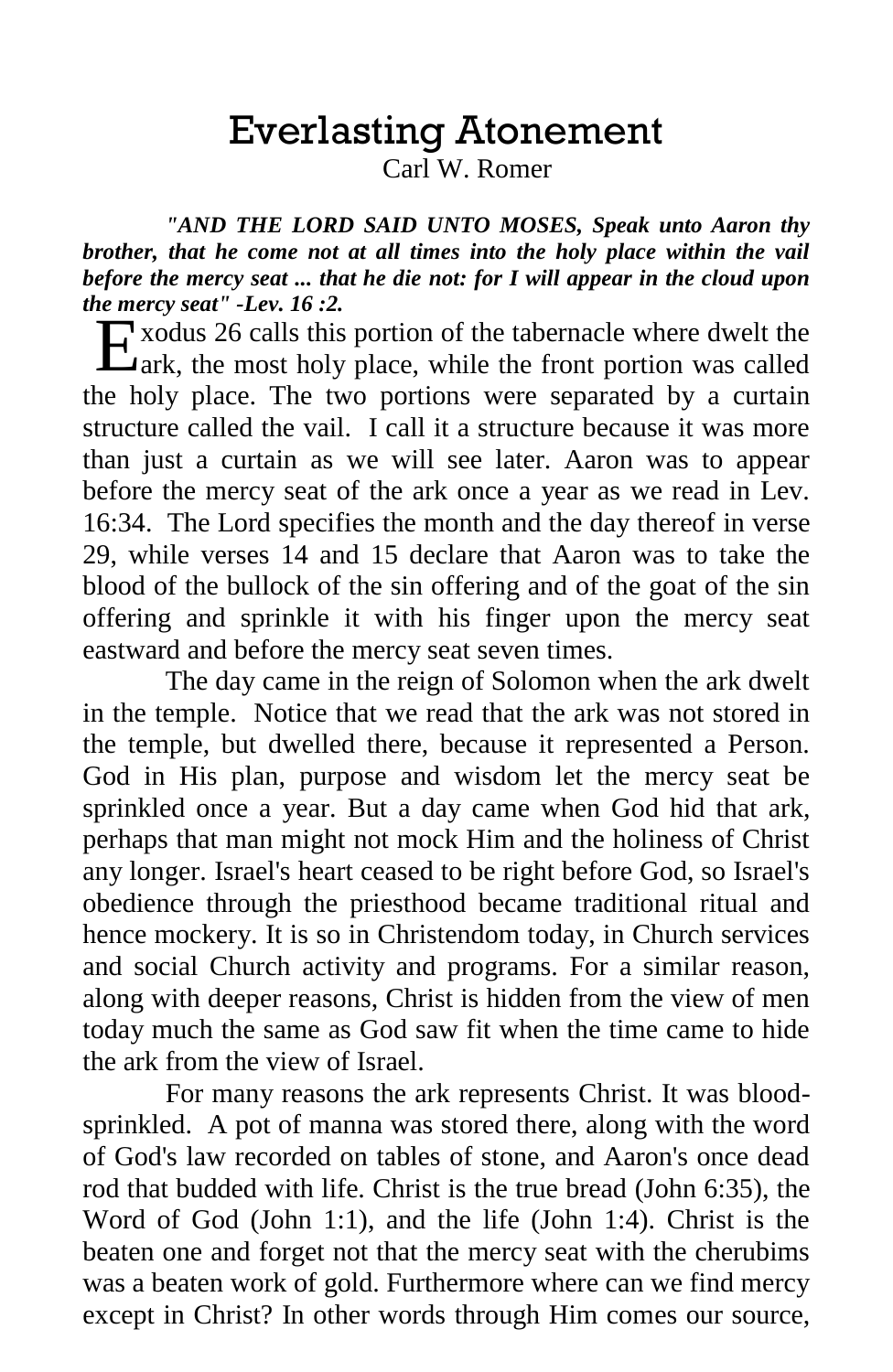location or seat of mercy. It should be noted that the phrase "mercy seat" does not mean a place to sit. We speak of the seat of our government as being in Washington. We simply mean that our supposed representatives operate from there and thus authority and directive activity emanate from there. Similarly the Hebrew word translated "mercy seat" implies that it is the source from which Israel was covered in mercy. It carries the significance of being covered from sin, judgment penalty and other wrath. It even means that we are covered with forgiveness and remission of sins (remission means to send a thing back to the place from which it came, so remitted sins are saddled back upon the devil).

In Christ there is ample and thorough covering (Col. 3 :3). Hence the seat of covering becomes a seat or source or place of fellowship, for Ex. 25 :22 says, "and there will I meet with thee, and I will commune with thee ..." We of the Church of the Lord Jesus Christ are told in Heb. 4:14 that "We have great high priest, that is passed into the heavens." Colossians 3:1 tell us that He is at God's right hand, while in Rom. 8:34 we see Him making intercession for us. Therefore the Apostle Paul in Heb. 4:16 forcefully exclaims: "Let us therefore come boldly unto the throne of grace, that we may obtain mercy, and find grace to help in time of need."

How came this glorious transition or change as to how we may enter the presence of God? Mark 15:37,38 declares that when Jesus gave up His spirit on the cross, the veil of the temple was rent in twain from the top to the bottom. That veil represented the flesh of our Lord Jesus Christ. His side was pierced or "rent" on Calvary and it was then that our beloved mercy seat, Jesus Christ, was sprinkled and the veil (His previously unpierced flesh) was ripped open on that day -- our Father bade us come in -- "and we shall go no more out" (Rev. 3: 12). To honor His Son and to emphasize the wide open door, God ripped the veil of the temple thoroughly and completely. The torn edges of that actual cloth veil of the temple in Jerusalem looked like the pierced raw flesh of our Lord on the cross. A minister friend of mine made a veil in miniature for Bible lesson purposes. It was made as nearly as possible like the Bible description. While in storage, mice chewed it (most likely the Lord used this to show and impress what the torn or "rent" veil of the temple was like, and more so,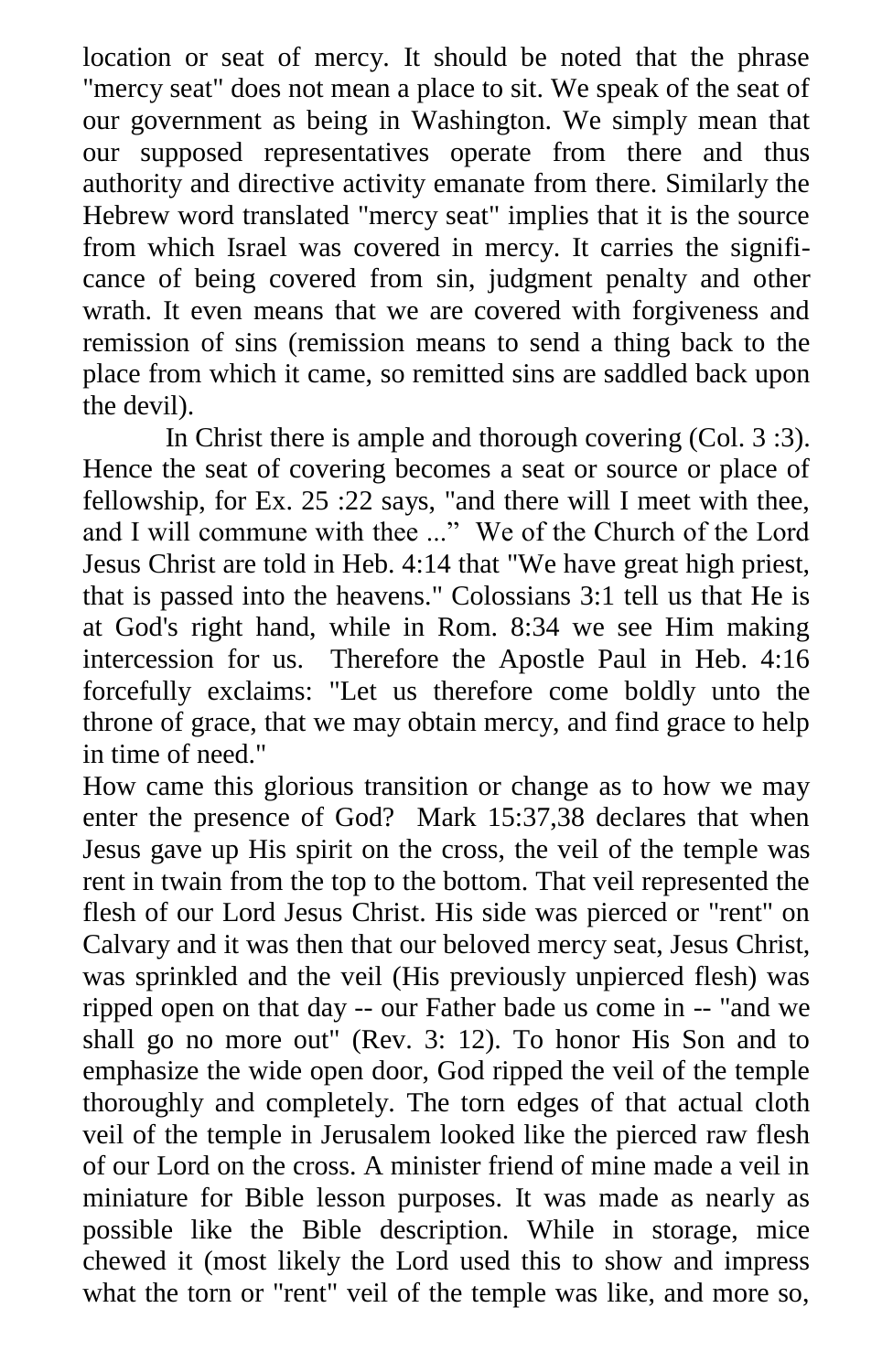what the pierced side of our Savior was like). That veil of needlework, chewed, looked like raw pierced flesh.

Through the veil (our Lord's pierced side) the blood of our sin offering flowed out. The mercy seat (Jesus) was sprinkled, and the veil, (Jesus' flesh) which while unpierced kept us out of the most holy place, (God's immediate presence) was "rent" and ever since through Christ we, have had unlimited and unbroken fellowship with the Father at will.

This is why we referred to the veil of the tabernacle as a structure. Jesus as the Son of God is eternal, but the Scripture says, "a body hast thou prepared me." Yes, the Father constructed a tabernacle or fleshly body or veil in which our Lord walked here on earth. It was pierced, broken and beaten all for us. He is our beaten work of gold (divinity) beaten into a mercy seat for us. It is through His Son that God shows forth all mercy. That is proved by the Scripture which says that together with His Son He freely gave us all things.

In the case' of the ark we read in the verses quoted at the beginning that the blood was sprinkled upon the mercy seat eastward. That looked forward to the resurrection of the Son of God who was raised for our justification just as in the natural the sun rises in the East. Note that the blood was sprinkled seven times before the mercy seat. Seven is the number of divine perfection. This fact therefore pictures in type the all sufficiency of the ONE sprinkling, the divinely perfect ONE sprinkling that would take place on Calvary. Yes, the true mercy seat is a divinely perfect cover!

In the case of the ark, the sins of Israel were passed over by God for a year. But the next year on the same day of the month it had to be done all over again. Paul defines it in the book of Hebrews as remembrance of sins made again every year. The sprinkling was not forever and it did not actually cover sins. God just passed over them until the day of Calvary. So in Heb. 9:26 we read, " ... but now once in the consummation of the ages hath He appeared to put away sin by the sacrifice of Himself." Never before had sin been actually and completely put away forever, but when our mercy seat, Christ, was sprinkled on the cross, it was an everlasting sprinkle never to be repeated. Sin was truly put away, behind God's back, into the Sea of Forgetfulness. The Apostle Paul told the Churches in Rom. 10:4 that Christ was the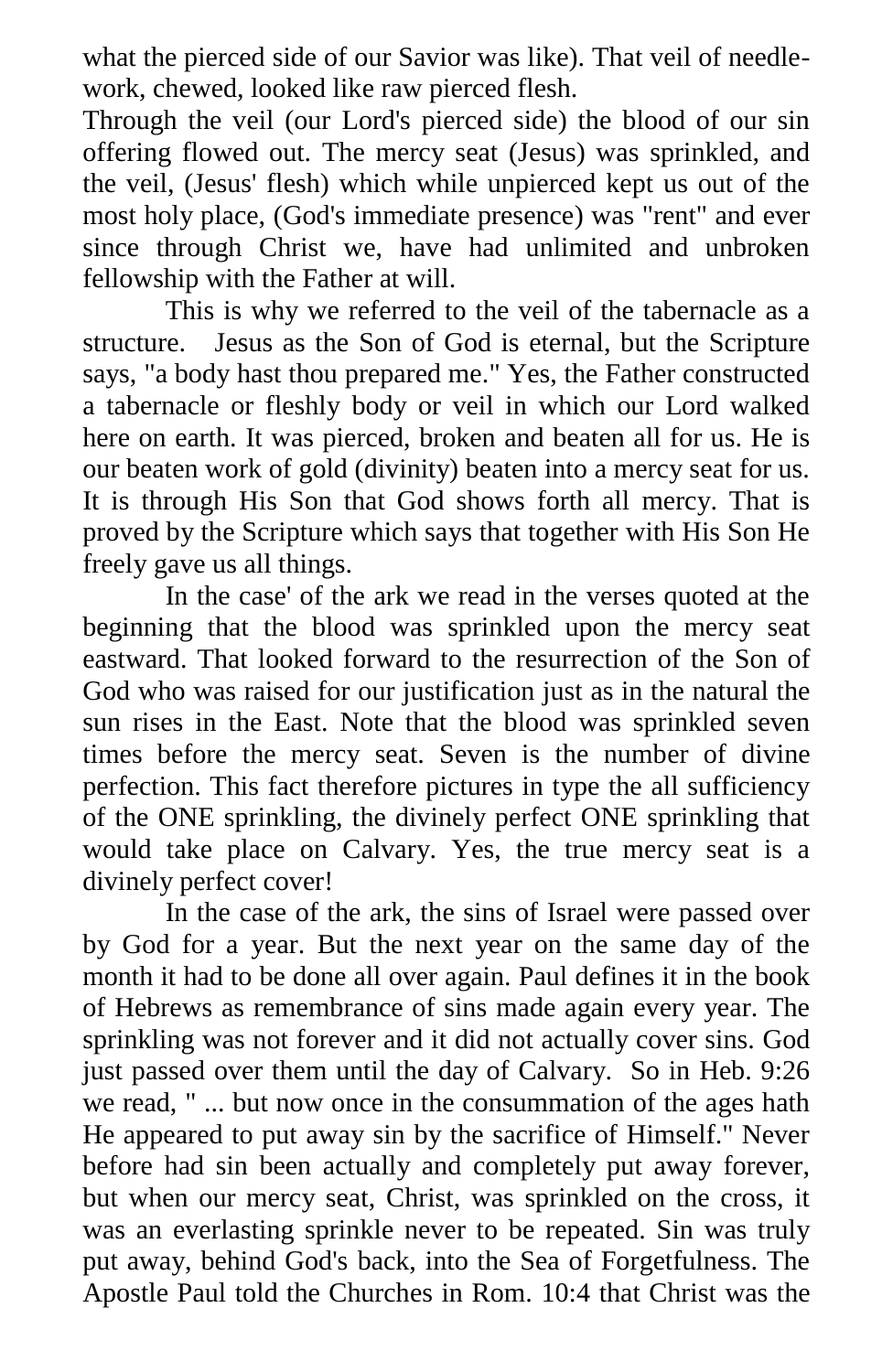end of the law for righteousness to everyone that believeth. Therefore after the piercing of the Savor's side, no more sprinkling should have been done. To do so is simply a mockery of God's eternal redemption.

The tabernacle and the temple along with the ark and other structures were for Israel and for the stranger who was willing to fulfill God's commands and be "as one born in the land," that is, as one born in the land of Israel's inheritance. But not so with Christ! God's promise to Abraham was that thru him all the nations of the earth should be blessed. So, all we Gentiles enter into the presence of God thru Jesus Christ. Romans 3:29 and 30 is a bold and forceful statement of this blessed fact.

But what did Israel do before the days of the tabernacle, and what did Gentiles, from the days of Adam to the cross, do that God might pass over their sins until Jesus came and was "sprinkled" with the blood of redemption? They did just what Abel did; "And Abel brought of the firstlings of his flock and of the fat thereof. And the Lord had respect unto Abel and to his offering." Gen. 4:4. These offerings did not take away sin but God did accept them and pass over sin when they were brought in faith. What faith? Faith in God's promise (Gen. 3:15) to provide a Savior to deliver them from the effects and eternal judgment of God for sin. They looked ahead to Calvary and believed that they might be born of the Spirit in exactly the same way that we look back to Calvary (John 3:16), that we might be born of the Spirit - and the result in both cases is the same -- the believer does not perish, but receives everlasting life. If it were otherwise, Christ would not have died for all men (but only for some). But He did die for all men, and we are told that it is not His will that any should perish.

Yes Abel had fellowship with God. The Scripture so states. God had respect to his offering-and Abel knew it. He was at peace with God. Fear was ruled out. Abel stood before God justified. How did it happen? Well my friend, Abel looked ahead and by faith entered into God's presence through the pierced side of his Savior -- that is, he counted on God's promise, and came before God as though Jesus were already pierced for him. See Hebrews 11:4. Is it possible that we are presuming too much! Oh no -- see Hebrews 11:13 where we are told that those Old Testament worthies of faith "not having received the promises (that is not having seen their fulfillment), but having seen them afar off, and were persuaded of them, (the promises) and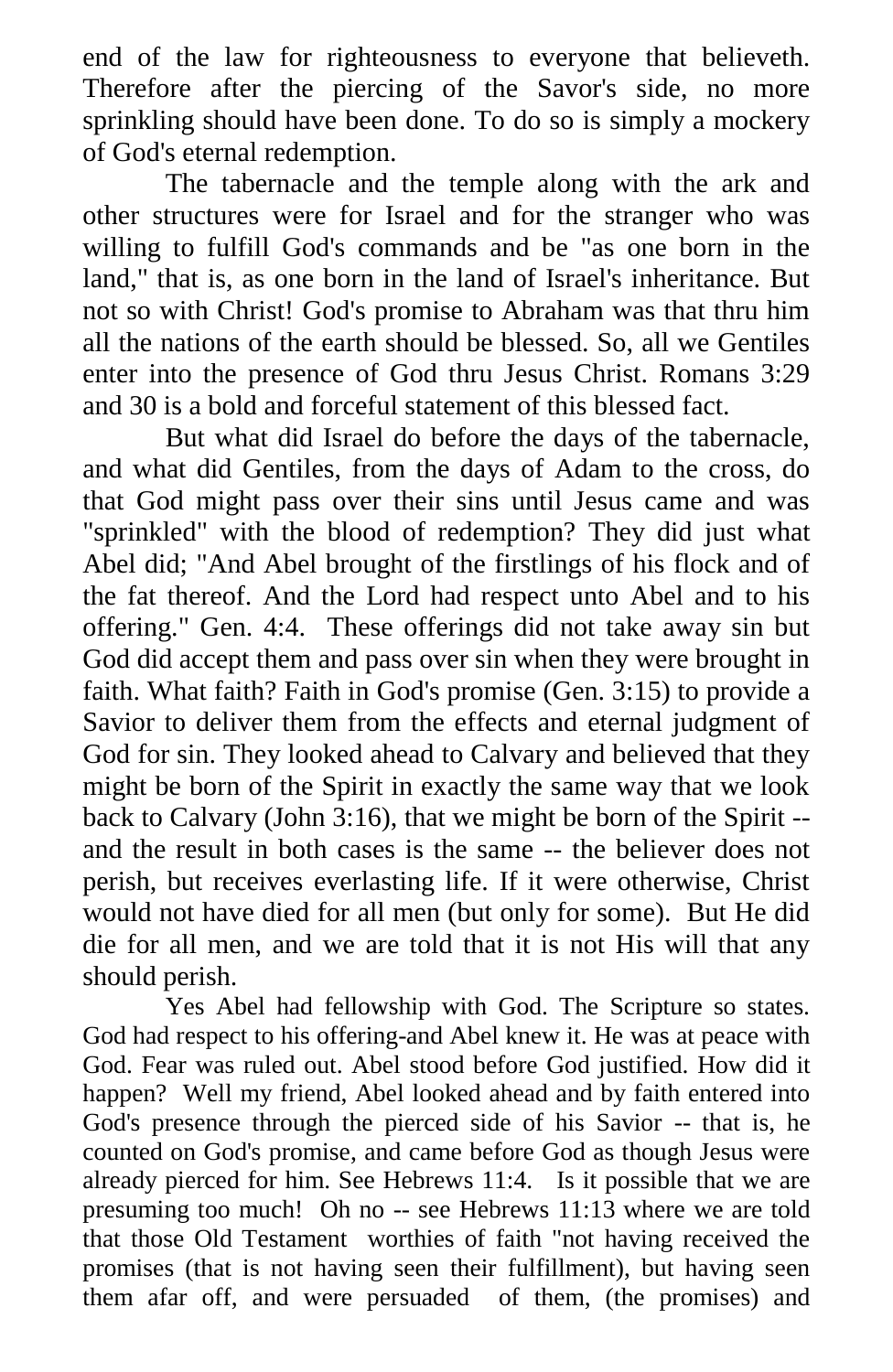embraced them, (the promises) and confessed that they were strangers and pilgrims on the earth."

How did Enoch get translated and how did he walk with God if these things were not so? Hebrews 11:5 declares that he did it by faith. Faith in what? God's promise of a Savior of course! Faith in what else? Faith in the testomony that God gave him where they had fellowship (Heb. 11:5)! Faith in what else? Absolutely nothing! If there had been anything' else the Scripture would have said so in order that we might; know how to further believe God. If we really believe God, our lives will be above reproach, for our beings will be so centered on Christ that the members of our body will not find loop holes to serve sin.

Coming back to Hebrews 4:16, we would like to say that faith brings us boldly to the throne of grace where we DO obtain mercy and find grace to help in time of need. Need always exists -- need for continuing victory in our spiritual life and in our temporal life -- need for continued spiritual development -- need for continued and constant fellowship -- need for the saints of God whom we hold up in prayer.

#### **Motoring To Glory Mary M. Bodie**

Out of the heat of the city street, Out of its defiling air, We'll mount and soar to the heavenly shore In our airplane new and fair, To the land of day where the saints are gay, In that peaceful, pure abode. Free from sin and strife By river of life, We will motor on the golden road.

Our speeding boat on the air will float, By the Word of God most true. Our heart is light with the hope of the flight When we bid this old world adieu. And no danger scare will meet us up there, As our Pilot calls, "Arise." Away from the din, We will upward spin, To the city of God in the skies.

There'll be no stop in that glory hop— E'en as the lightning we'll speed. A record great will be marked on the slate, That no one will ever exceed. Oh, that golden plane with its wings of flame, Will ascend and roar and win. With its holy freight, It will reach the gate Of Jehovah's ce-les-tial Inn.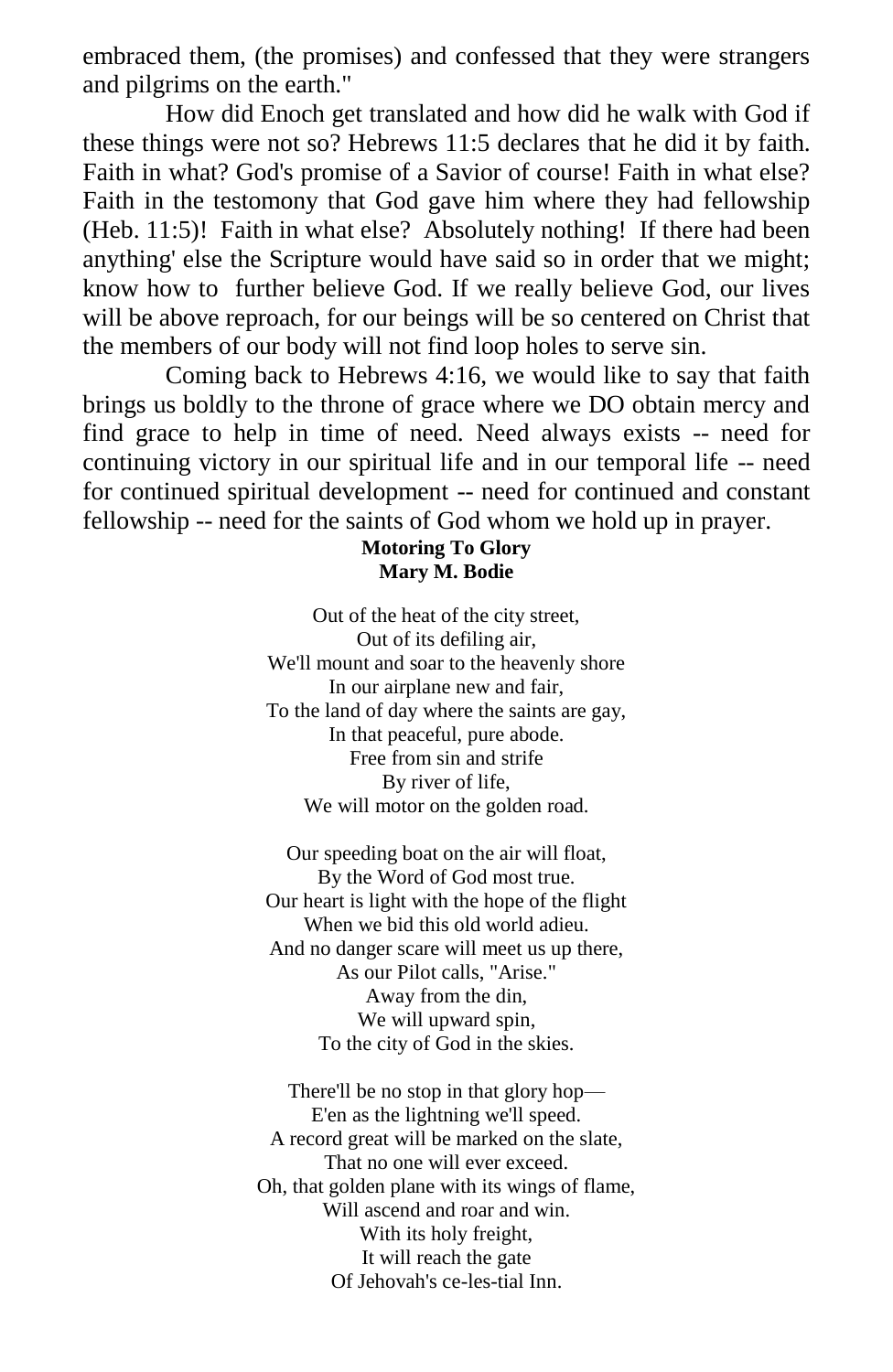#### PAUL'S GOSPEL *IN THE SONG OF SOLOMON* A. S. Mooneyhan

## (Christ In You The Hope of Glory Cont'd.)

6:5. "Turn away thine eyes from Me, for they have overcome Me." In 4:9, the Beloved had said, "Thou hast ravished My heart with one of thine eyes." In our present verse, she has both eyes turned fully upon Him. Everything else is forgotten. She is attracted only to Him. Such wholehearted devotion has overcome Him -- taken away His heart. Their love is mutual. She had given her heart to Him, and robbed Him of His heart.

"Thy hair is as a flock of goats that appear from Gilead." Ephesians Four expresses God's purpose in Christ for us. In this chapter, the purpose has been fulfilled through her appropriation of God's provision. The hair speaks of strength through weakness and dependence upon another. Samson was strong when he took the place of weakness in letting his locks grow. He appeared to be effeminate, but his strength was in the Lord. The Apostle Paul also found that in his weakness, the power of Christ rested upon him; therefore, he took pleasure in infirmities, for only then could he draw upon the strength of the Lord. Such saints become mountain climbers of which the goats are symbolic.

6:6. "Thy teeth are as a flock of sheep which go up from the washing, whereof every one beareth twins, and there is not one barren among them." The teeth speak of thorough mastication of food. Missing teeth mean poor mastication, resulting in imperfect digestion.

What is her food? It is all the Word of God. "It is written, Man shall not live by bread alone, but by every Word that proceeded out of the mouth of God" - Matthew 4:4. The cows and sheep graze for hours, then they lie down to rest and chew their cud. This speaks to us of meditation on the Word of God. In Psalm One, David pronounced blessing upon the one who meditates upon the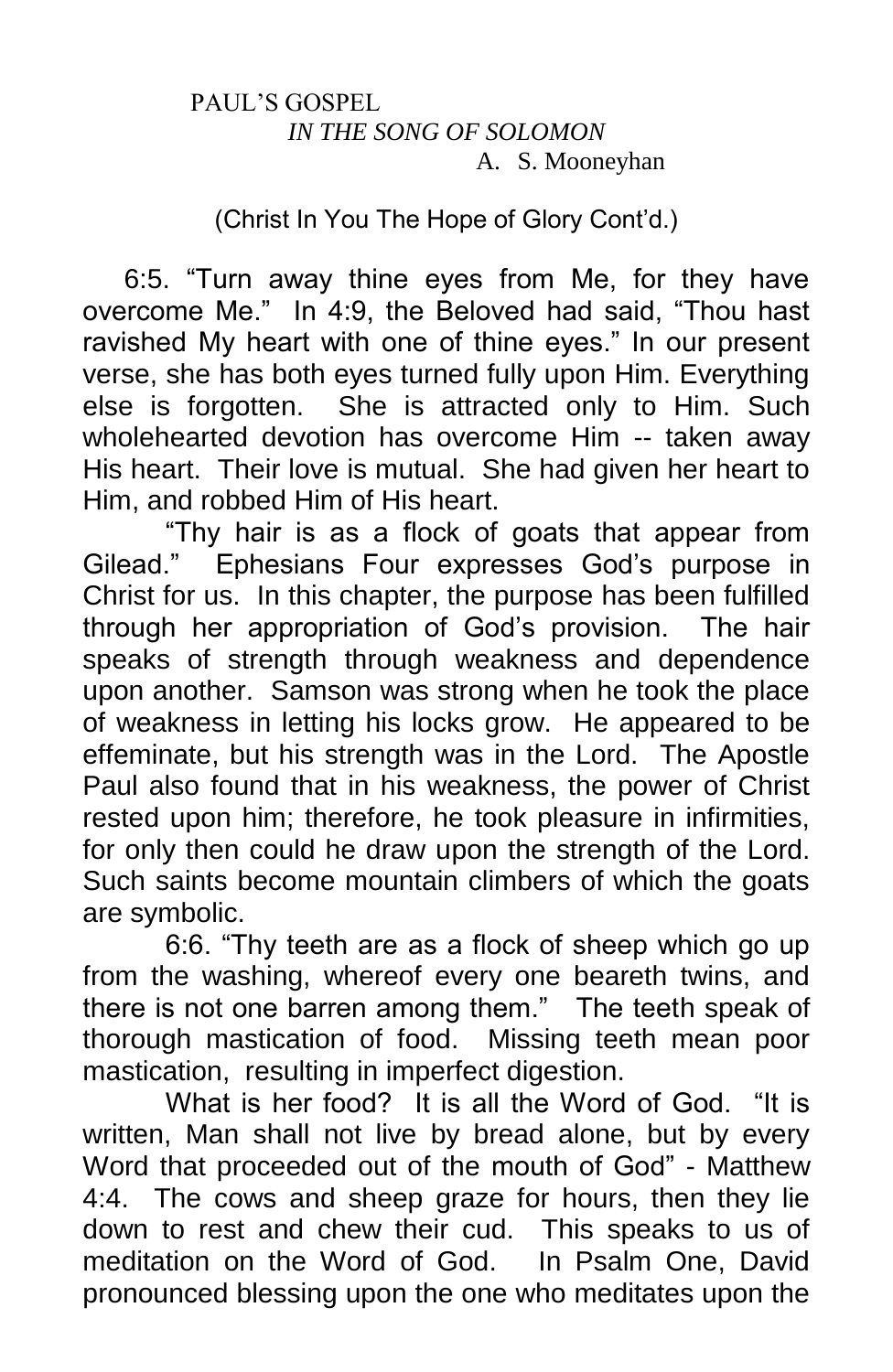law of the Lord day and night, It brings prosperity and fruitfulness in spiritual things.

6:7. "As a piece of a pomegranate are thy temples within thy locks." The pomegranate symbolizes fruitfulness, because of the abundance of tiny seeds within it. This one who has filled her mind with the Word of God and meditated upon it day and night, will find a rich harvest in spiritual fruit. "The natural man receiveth not the things of the Spirit of God….But we have the mind of Christ" - I Corinthians 2:14-16. "Let this mind be in you which was also in Christ Jesus" - Philippians 2:5. This refers to His condescension to our low estate. As a Man, He was meek and lowly. And only in a state of meekness and humility can we also become fruitful in the new creation.

6:8. "There are threescore queens, and fourscore concubines, and virgins without number." This verse shows the Bridal company which will be present at the wedding in the air.

The queens, no doubt, represent the Old Testament overcomers, who are friends of the Bridegroom. These will be guests at the wedding. "And I say unto you, that many shall come from the east and west, and shall sit down with Abraham, and Isaac, and Jacob, in the Kingdom of Heaven" - Matthew 8:11. "He that hath the bride is the Bridegroom: but the friend of the Bridegroom, which standeth and heareth Him, rejoiceth greatly because of the Bridegroom's voice; this my joy therefore is fulfilled" - John 3:29. John designates himself as a friend of the Bridegroom.

The concubines speak of another group of saints who will have fellowship with the Lord, but not in marriage. They will be the servants -- the second rank in the Church. Martha represents this class. Her pleasure was in serving the Lord. That is a worthy desire, but it is not the closest place of fellowship. Faithful servants will reap a reward for their labors, but will not occupy the highest place of honor.

The virgins represent the third rank in the Church - friends of the Bride. This group is identical with the 144,000 out of Israel. Lazarus represents this group in John 12:2. He was "one of them that sat at the table." they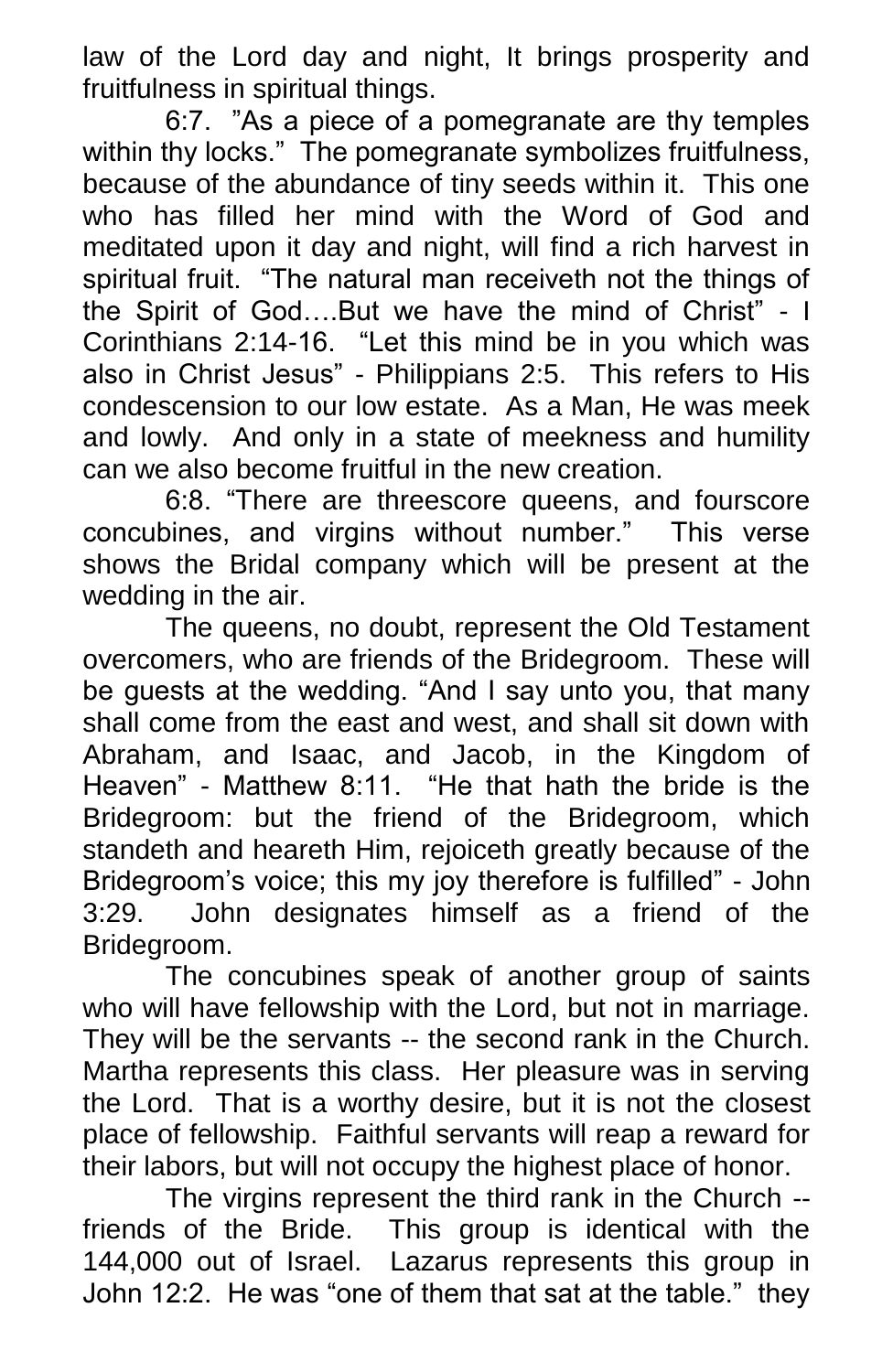will be the New Testament guests at the wedding, while the queens will be the Old Testament guests.

6:9. "My dove, my undefiled is but one; she is the only one of her mother, she is the choice one of her that bare her. The daughters saw her, and blessed her; yea, the queens and the concubines and they praised her." Though we acknowledge all believers as being in the Body of Christ, yet only a part of the church will so yield to the Lord that He can say of them, "She is the only one of her mother, she is the choice one of her that bare her." This choice group of saints is identical with the Philadelphia Church of Revelation Three, the Church of brotherly love. There is no blame against this church, but the Judge praises her for her dependence upon Christ, and for her faithfulness to His Word and His Name, and for patiently waiting His coming. This church will be caught up when the first trumpet sounds.

In Colossians 3:12-14 we have a description of her "everyday clothing." These are comfortable and durable garments which eventually will be turned into wrought gold, as seen in Psalm 45:13-14: "Her clothing is of wrought gold." All of the other saints acknowledge and praise the Bridal company because of her sincerity, her faithfulness to God and her devotion to Christ.

6:10. "Who is she that looketh forth as the morning?" This seems to be an exclamatory question of wonderment at the majesty and glory of this matchless woman. This reminds us of II Samuel 23:4: "A morning without clouds." This is a hint of that glorious day when Christ shall reign. Clouds speak of trouble. The Bride is also like a "morning without clouds," because her troubles will be past.

"Fair as the moon, clear as the sun." As the moon reflects the light of the sun, so this fair one will reflect the glory of the Lord Jesus Christ, the Light of the world. Not only does she reflect His Light, but she will shine with sun glory. Christ is the Light within her, and she will be glorified together with Him.

And terrible as an army with banners." This describes the culmination of the fight of faith which the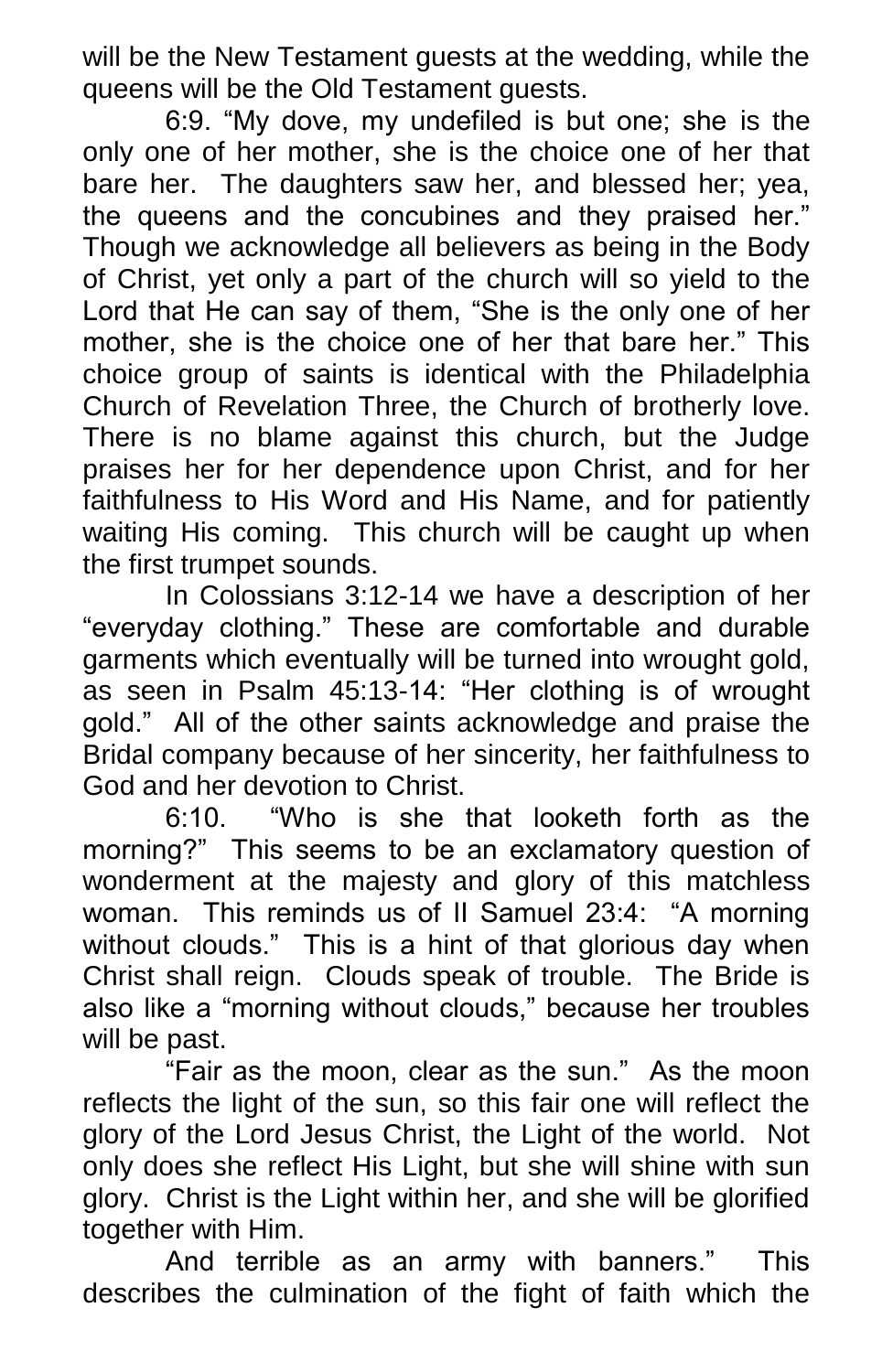overcomers relentlessly wage against the powers of Darkness. The organized forces of the "the great dragon, that old serpent, called the devil and Satan," will be cast down to earth - Revelation 12:9. This victorious army will occupy with Christ that heavenly sphere from which Satan will be cast down

6:11. "I went down into the garden of nuts to see the fruits of the valley." This is the Second Inspection Tour. The first inspection is given in 2:8, which seems to have been fulfilled about the time of World War I in 1914-1917. We are sure that God was moving among nations in behalf of His people Israel at that time, and He was also inspecting the Church and the nations. The Bride was not ready for translation then. We are living fifty years later (when this article was first written), and "the coming of the Lord draweth nigh." He will shortly come down to inspect His garden, and to gather the fruits of the valley. We were impressed in Colossians 3:12 with the lowliness of the corrected saints: "Put on therefore, as the elect of God, bowels of mercies, kindness, humbleness of mind, meekness, longsuffering." These are the fruits of the valley which He will find in His "garden of nuts," or "garden of separation" as one translation gives.

"And to see whether the vine flourished, and the pomegranates budded." Both "the fullness of the Gentiles" and the restoration of Israel are spoken of here symbolically. God's purpose for Israel will be resumed at the end of the Church Age. Also "the times of the Gentiles" and the captivity of the Jews coincide. When the nations' tenure of office is ended, dominion will be given to THE JEW, Jesus Christ, who will restore the kingdom to Israel. In this verse, the vine speaks of Israel: "For the vineyard of the Lord of hosts is the house of Israel, and the men of Judah His pleasant plant" (Isaiah 5:7)

When Jesus cursed the fig tree, it immediately withered. This is a figure of Israel, after the flesh, which was cursed by the law and will never bear fruit unto God. The pomegranate represents the hope of Israel as a new creation. Israel will be restored under the Covenant of Promise to Abraham, and will fulfill God's purpose for them,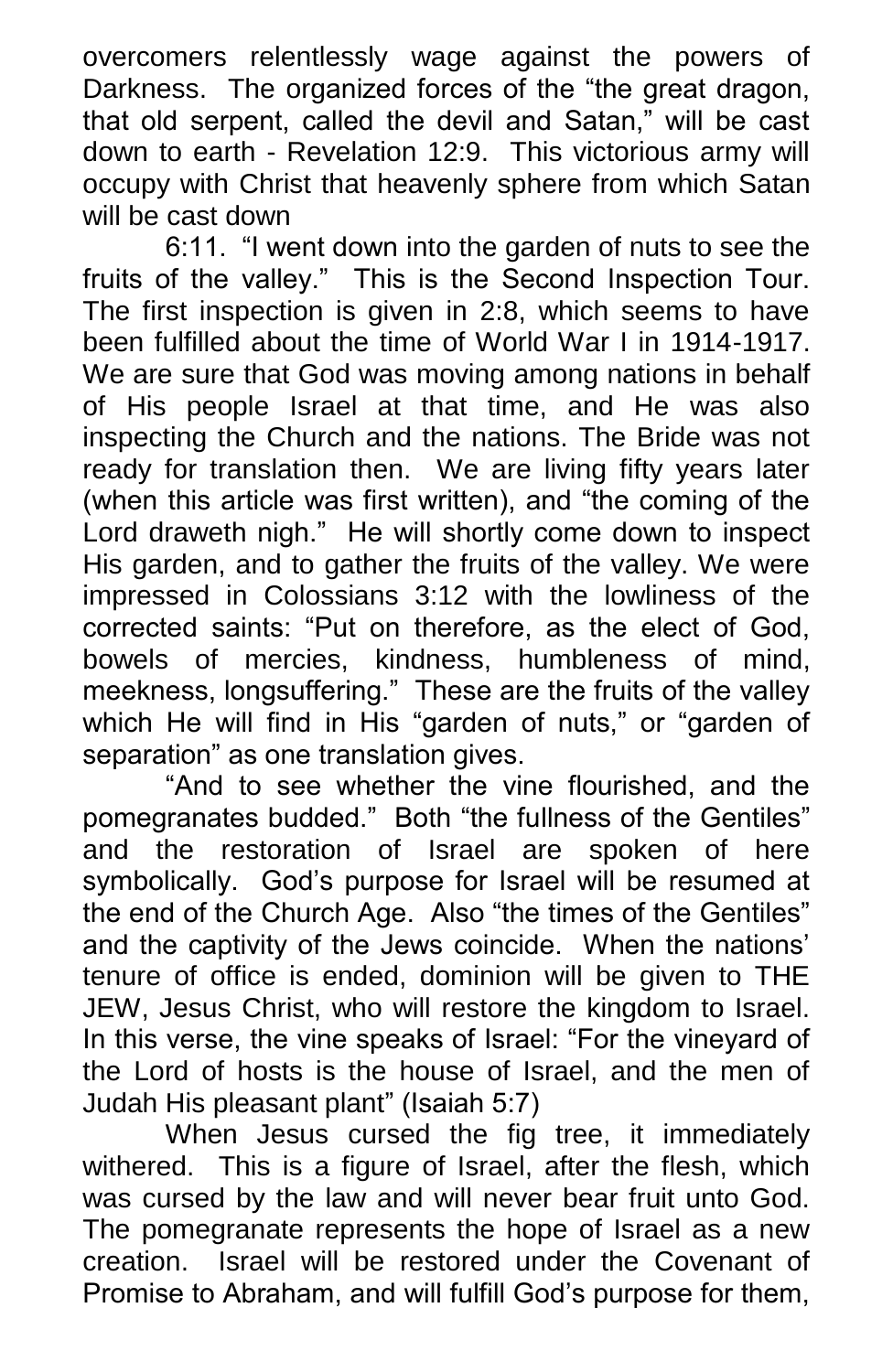as is stated in I Peter 2:9: "But ye are a chosen generation, a royal priesthood, a holy nation, a peculiar people; that ye should show forth the praises of Him who hath called you out of darkness into His marvelous light."

6:12. "Or ever I was aware, my soul made me like the chariots of Amminadab." This seems to indicate the sudden-ness of the Rapture, for this surely speaks of translation which will be "in a moment, in the twinkling of an eye" (I Cor. 15:52). Amminadab means "my willing, or princely people." We read in Psalm 110:3: "Thy people shall be willing in the day of Thy power." Those who reign with Christ and will judge the world, must judge themselves now by the Word of God. We must reign over every circumstance here on earth, if we would reign with Christ in heaven. We must be princes now in order to be kings then. We must have the Spirit of Christ, saying, "Not my will, but Thine be done."

The Apostle Paul expresses this attitude as, "being made conformable unto His death" (Phil. 3:10). For such saints, there will be no waiting to get ready for translation when the Lord comes, for they will be ready, watching, and longing. "For the Lord Himself shall descend from heaven with a shout, with the voice of the archangel, and with the trump of God: and the dead in Christ shall rise first. Then we which are alive and remain shall be caught up together with them in the clouds, to meet the Lord in the air: and so shall we ever be with the Lord" (I Thess. 4:16-17).

6:13. "Return, return, O Shulamite; return, return, that we may look upon thee." This seems to be the cry of the believers who will not be ready for translation when the first trumpet sounds. This verse confirms the teaching that there are ranks in the resurrection of the Church. In I Cor. 15:22-23,

Paul states that the whole Church was espoused to Christ, but as the serpent beguiled Eve, so many saints have been "corrupted from the simplicity that is in Christ." They have failed to hold Christ alone as their Head; they have failed to judge themselves by the Word; they have failed to walk in the power of the Spirit. They have not run according to the rules; therefore, they will not win the Prize.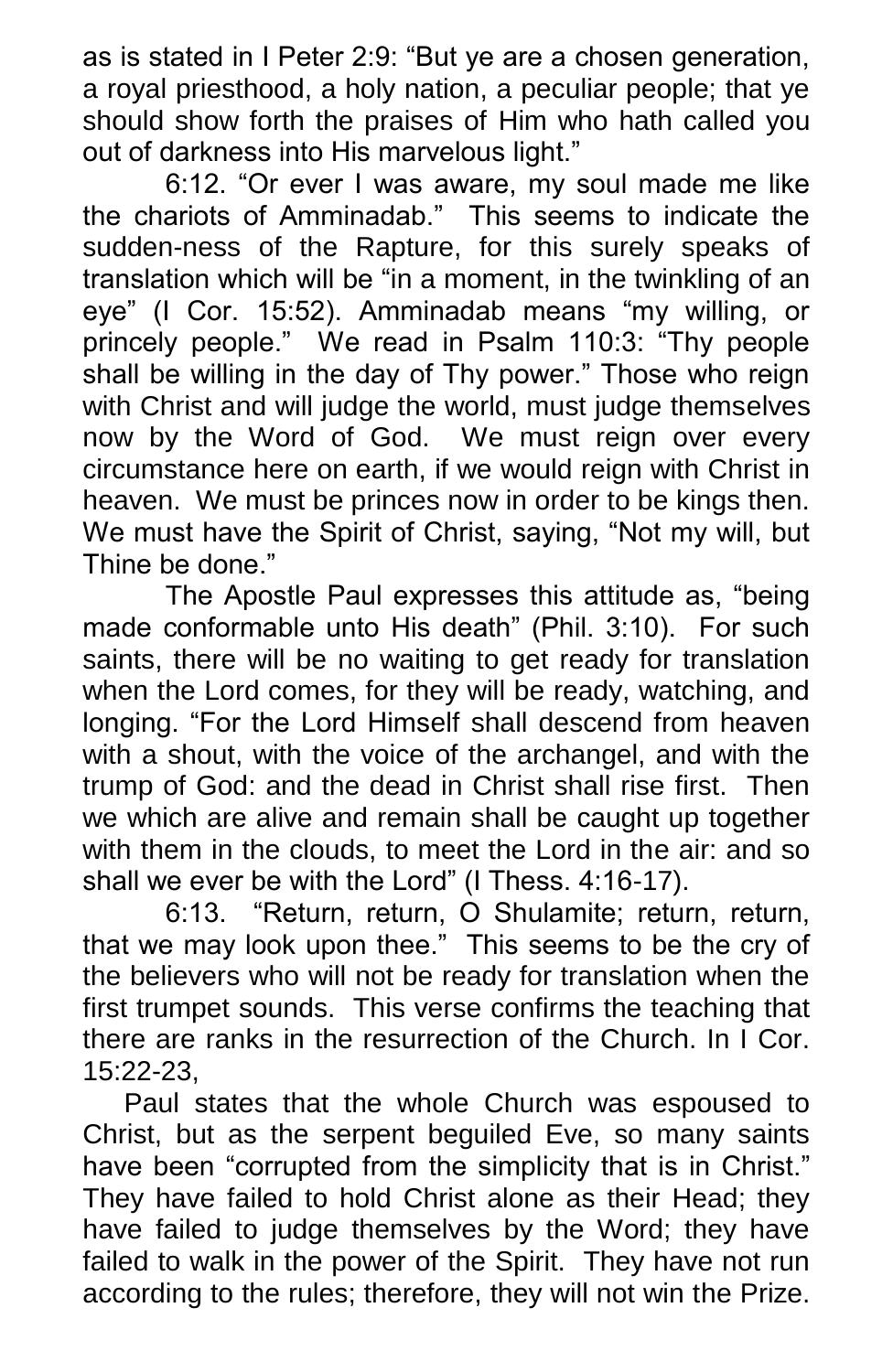The saints who will be left on earth after the first rank is translated will sadly miss the ones who have gone. The night of darkness will begin, for "the children of the day" will have been taken out of this world.

"What will ye see in the Shulamite? As it were the company of two armies." What is meant by the company of two armies? This might refer to the group consisting of resurrected saints and those who are alive and remain, who will be changed and translated. Or, it might refer to the overcomes in their twofold capacity of kings and priests. "And hath made us kings and priests unto God and His Father" (Rev. 1:6). In revelation Four, the dual office of these saints is expressed by the twenty-four elders (kings) and the four living creatures (priests). The crowns of the elders indicate their official place as reigning with Christ. The four living creatures symbolize four different characteristics of Christ in the saints: as a lion (kingly), as a calf (sacrificial), as a man (human), and as a flying eagle (Divine). The eyes represent the full vision - perfect spiritual vision by the Spirit of God. The wings speak of their perfect mobility. The living creatures lead in the worship of the Lamb. This shows their priestly character.

(To Be Continued) ~~~~~~~~~~~~~

## **A Lesson From Mary**

"And she had a sister called Mary, which also sat at Jesus' feet, and heard his word. But Martha was cumbered about much serving, and came to him, and said, Lord, dost thou not care that my sister hath left me to serve alone? bid her therefore that she help me. And Jesus answered and said unto her, Martha, Martha, thou art careful and troubled about many things: But one thing is needful: and Mary hath chosen that good part, which shall not be taken away from her." Luke 10:39-42

I have been meditating on this portion of scripture for some time, and heard it recently in a sermon a little while back.

As we all witness the many trials taking place in the lives of the saints right now, how precious is the time sitting at the feet of Jesus listening to His Word. There is comfort in our hearts, when we see or go through these things, because that Word cannot be taken away in time of trial. There may have come a time when Mary did serve. We are not told. The one thing that I am certain of is that she had that time